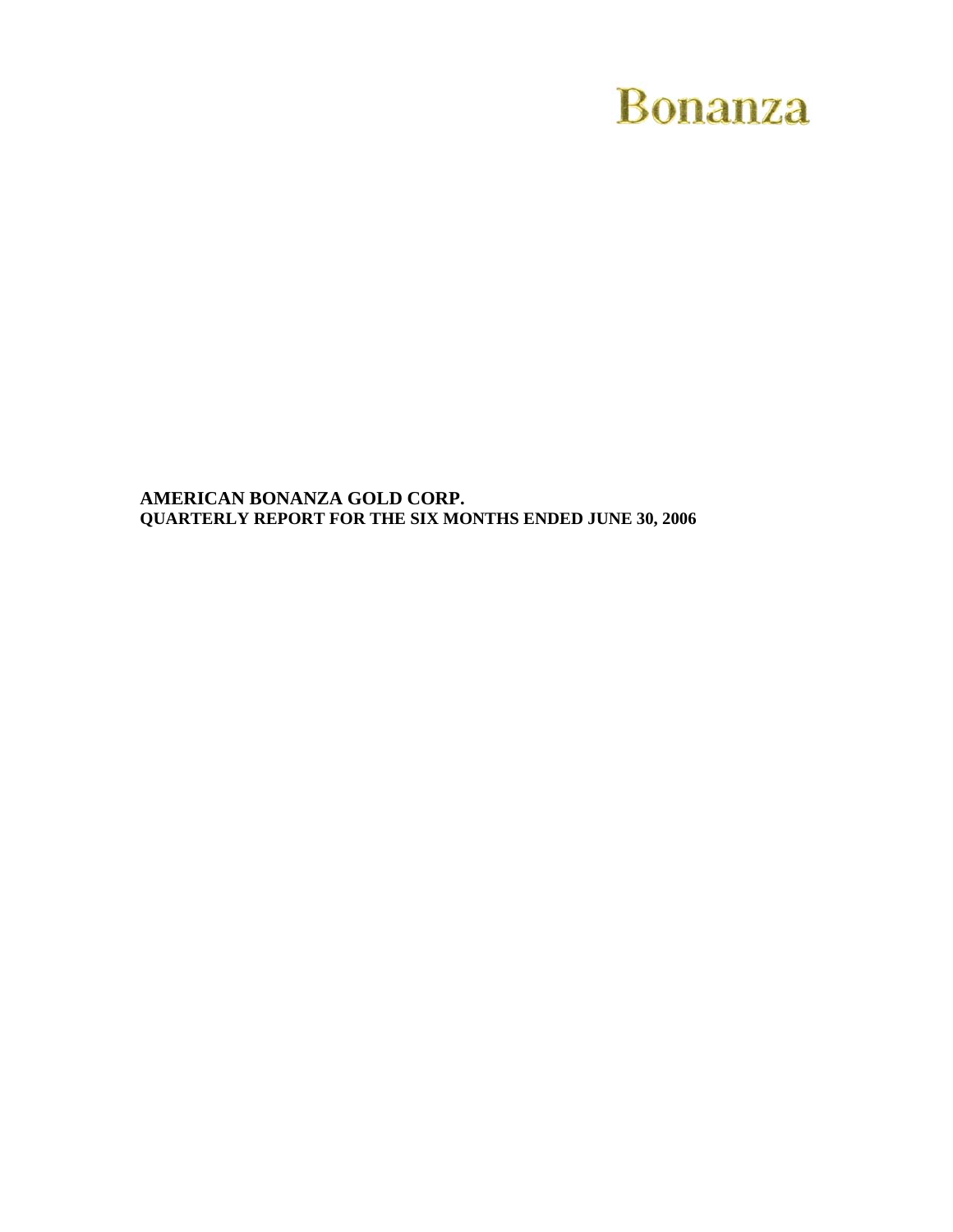# **American Bonanza Gold Corp. Management's Discussion and Analysis (Six months ended June 30, 2006, as of August 11, 2006)**

## **General**

The following discussion of performance, financial condition and analysis should be read in conjunction with American Bonanza Gold Corp. ("the Corporation") and American Bonanza Gold Mining Corp. ("Bonanza") annual audited consolidated financial statements for the years ended December 31, 2005 and 2004 and the unaudited consolidated financial statement of the Corporation for the six months ended June 30, 2006 and 2005. The comparative information as at December 31, 2004 is that of Bonanza under the continuity of interests accounting discussed below. All amounts are expressed in Canadian Dollars unless otherwise indicated.

### **Forward-Looking Statements**

Certain statements contained in the following Management's Discussion and Analysis may be deemed forwardlooking statements. All statements other than statements of historical facts, including the likelihood of commercial mining and possible future financings are forward-looking statements. Although the Corporation believes the expectations expressed in such forward-looking statements are based on reasonable assumptions, such statements are not guarantees of future performance and actual results or developments may differ materially from those in the forward-looking statements. Factors that could cause actual results to differ materially from those in forwardlooking statements include unsuccessful exploration results, changes in metals prices, changes in the availability of funding for mineral exploration, unanticipated changes in key management personnel and general economic conditions. Mining is an inherently risky business. Accordingly the actual events may differ materially from those projected in the forward-looking statements. Readers are cautioned not to place undue reliance on these forwardlooking statements, which speak only as of the date the statements were made, and readers are also advised to consider such forward-looking statements while considering the risks set forth below.

#### **Description of Business**

The Corporation is an exploration stage company engaged in the acquisition, exploration and development of highgrade gold properties located in the United States and Canada. The Corporation is developing its advanced stage 100% owned Copperstone gold project in Arizona and continues its advanced exploration program on its 100% owned Fenelon gold project in Quebec. Fenelon exploration to date suggests that there is excellent potential to substantially increase the known resource of this Casa Berardi greenstone deposit. An aggressive surface drilling program is ongoing to expand the known resource and test several of the project's exploration targets. In addition to these advanced properties, the Corporation continues to progress other projects, including the Martiniere in Quebec, Gold Bar in Nevada, Taurus in British Columbia and Northshore in Ontario.

#### **Acquisition of International Taurus Resources Inc. and Fairstar Explorations Inc.'s Mineral Interests**

Pursuant to the terms of an Arrangement Agreement dated December 21, 2004, subsequently amended February 21, 2005 between the Corporation, Bonanza, International Taurus Resources Inc. ("Taurus"), Fairstar Explorations Inc. ("Fairstar") and 0710882 B.C. Ltd., the following transactions closed on March 30, 2005:

The Corporation, Bonanza and Taurus combined by way of a Plan of Arrangement (the "Arrangement") whereby, first, each Bonanza common share, option and warrant outstanding at the time of the Arrangement was exchanged for 0.25 of a common share, option and warrant, respectively, of the Corporation and, second, each Taurus common share, option and warrant, was exchanged for 0.20 of a common share, option and warrant, respectively of the Corporation. The expiry dates of options and warrants remained unchanged and the exercise prices were increased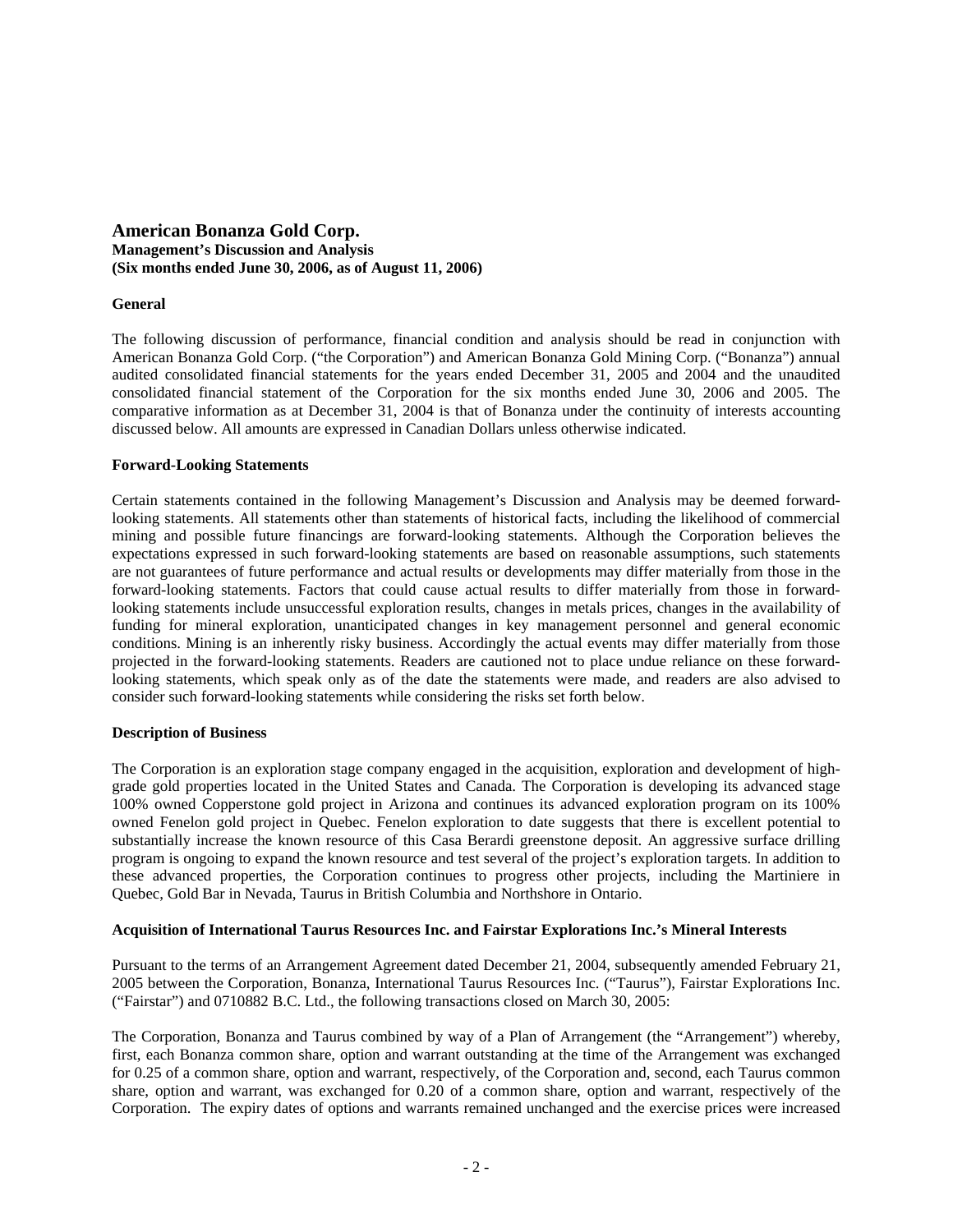in accordance with the above exchange ratios. The exchange transaction between the Corporation and Bonanza was a common control transaction which is accounted for at Bonanza's historical cost by the continuity of interests method. On completion of the transaction, the Corporation owned 100% of the issued and outstanding shares of Bonanza and Taurus and the former shareholders of Bonanza and Taurus held approximately 69.4% and 30.6% of the common shares of the Corporation. Accordingly, Bonanza is the acquirer of Taurus' assets and liabilities for accounting purposes. Accordingly, the consolidated financial statements of the Corporation include the results of operations of Bonanza consolidated with those of the Corporation and Taurus from the date of acquisition. For legal purposes, Bonanza and Taurus became wholly owned subsidiaries of the Corporation.

Fairstar transferred its 38% interest in the Fenelon gold project and its interests in the Casa Berardi gold projects in Quebec to its wholly-owned newly incorporated subsidiary company, 0710882 B.C. Ltd. The Corporation acquired all outstanding shares of 0710882 B.C. Ltd. in exchange for 6,500,000 common shares of the Corporation and \$300,000 cash paid directly to certain creditors of Fairstar. This transaction has been accounted for as an asset acquisition by the Corporation.

After the transactions discussed above were completed the former shareholders of Bonanza, Taurus and Fairstar held approximately 63.3%, 27.9% and 8.8%, respectively, of the Corporation's common shares. The total number of issued and outstanding common shares of the Corporation after the transaction closed was 74,330,925.

The excess purchase price over the net book value of net assets acquired has been allocated to mineral properties and includes the effect of recording future income tax liabilities on the temporary differences arising on the transactions.

Incremental costs related to this acquisition of \$933,605 have been included as a cost of the acquisition.

### **Overview of Performance**

The Corporation's working capital as at June 30, 2006 was \$9,612,890 compared with a working capital position of \$5,177,422 as at December 31, 2005. The increase in working capital was the result of the private placement raising \$7,467,249, net of share issue costs plus an additional \$6,440 in warrant exercise which were offset by operating activities in the period of \$1,786,857 and exploration expenditures at the Copperstone, Fenelon and other properties totalling \$2,302,222. The loss for the six months ended June 30, 2006 was \$1,750,180 or \$0.02 per share compared with a net loss of \$1,612,267 or \$0.03 per share for the comparable period in 2005.

#### **Selected Information**

The following table sets forth selected consolidated annual financial information of the Corporation for, and as of the end of, each of the last three fiscal years and the six month period ended June 30, 2006. The selected consolidated financial information should be read in conjunction with the Consolidated Financial Statements of the Corporation and Bonanza.

|                                 | <b>June 30,</b> |             | December 31, |             |              |
|---------------------------------|-----------------|-------------|--------------|-------------|--------------|
|                                 | 2006            | 2005        | 2005         | 2004        | 2003         |
|                                 |                 |             |              |             |              |
| Net loss                        | (1,750,180)     | (1,612,267) | (4,215,960)  | (1,219,731) | (605, 214)   |
| Net loss per share              | (0.02)          | (0.03)      | (0.06)       | (0.03)      | (0.02)       |
| Total cash and cash equivalents | 8,791,916       | 4,091,907   | 5,413,900    | 9,467,224   | 13,406,295   |
| Working capital                 | 9,612,890       | 2,795,359   | 5,177,422    | 8,750,640   | 13,089,684   |
| Total debt                      | Nil             | Nil         | Nil          | Nil         | Nil          |
| Total assets                    | 61,168,578      | 55,886,563  | 54,428,595   | 28,688,663  | 25,006,389   |
| Shareholders' equity            | 57,642,834      | 50,604,124  | 52, 261, 765 | 27,496,142  | 24, 202, 178 |

#### **Results of Operations**

For the six months ended June 30, 2006, the Corporation had a net loss of \$1,750,180 or \$0.02 per share compared to a net loss of \$1,612,267 or \$0.03 per share with the corresponding period in 2005. The increase in loss for the current period was related to the recognition of stock-based compensation expense of \$1,014,160. Interest income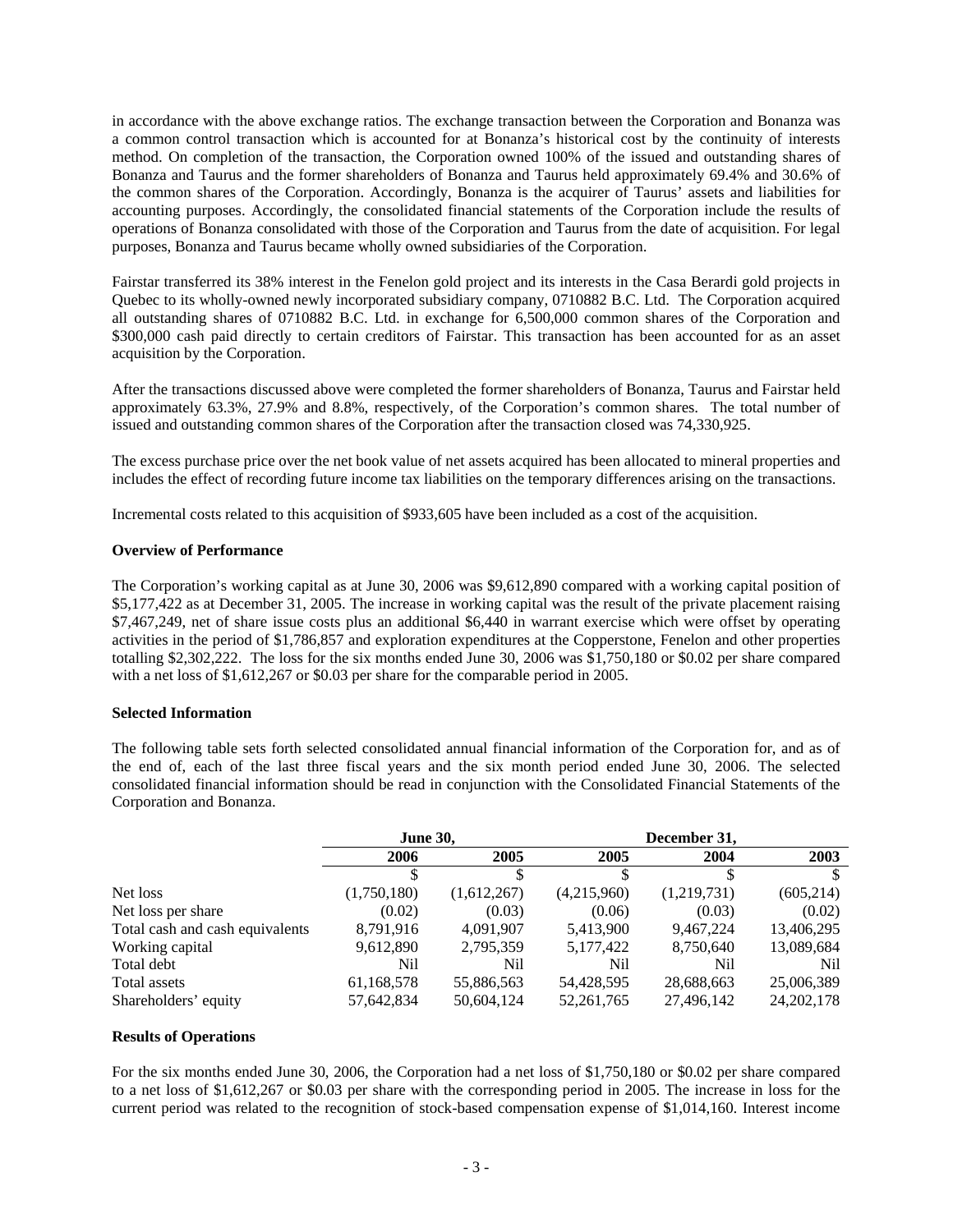decreased to \$66,985 from \$72,564 which was the direct result of decreased cash balances for the current period compared to the same period during 2005. During the same comparable period, general and administrative costs decreased to \$507,483 from \$824,247 in 2005. Public company expenses decreased to \$234,351 from \$264,632 and business development expenses decreased to \$122,121 from \$179,051.

Exploration expenses remained at a consistent level at \$165,642 (2005 - \$160,219). Activities relating to property evaluations and investigations are ongoing. Exploration expenses in the period also include all costs associated with maintaining the Corporation's exploration offices in Reno, Nevada and Val d'Or, Quebec.

# **Summary of Quarterly Results**

Selected consolidated financial information for each of the most recently completely quarters of fiscal 2006, 2005 and 2004 are as follows:

|                     | 2006         |             |             | 2005          |             |            |            | 2004       |  |
|---------------------|--------------|-------------|-------------|---------------|-------------|------------|------------|------------|--|
|                     | Mar.<br>Jun. |             | Dec.        | Sept.<br>June |             | Mar.       | Dec.       | Sept.      |  |
|                     |              |             |             |               |             |            |            | \$         |  |
| Interest income and |              |             |             |               |             |            |            |            |  |
| other               | 38.891       | 28.094      | 26.865      | 28.756        | 6.456       | 66.108     | 61.359     | 79.176     |  |
| Loss for period     | (657, 305)   | (1,092,875) | (1,750,819) | (546, 482)    | (1,305,162) | (307, 105) | (130, 122) | (456, 612) |  |
| Net loss per share  | (0.01)       | (0.01)      | (0.02)      | (0.01)        | (0.02)      | (0.01)     | (0.00)     | (0.01)     |  |

# **Liquidity and Capital Resources**

**Interest** 

The Corporation's working capital as at June 30, 2006 was \$9,612,890 compared with a working capital position of \$5,177,422 as at December 31, 2005. Flow-through funds of \$4,387,320 are included in the current working capital of which \$317,320 must be spent prior to December 31, 2006 and the balance must be spent prior to December 31, 2007. Flow-through funds are restricted to Canadian Exploration Expenditures, as defined in the Canadian *Income Tax Act*. The increase in working capital in the period was the result of the private placement financing and offset by expenditures in the period at the Copperstone, Fenelon and other gold properties totalling \$2,302,222. As of June 30, 2006 \$1,686,976 accrued receivable from the Ministry of Natural Resources of the Government of Quebec related to exploration expenditures occurred in that province during the previous years and up to the current quarter remained outstanding. As of June 30, 2006, accrued payable related to a 2002 reassessment by Revenue Quebec for the amount of \$758,978 remained outstanding. The Corporation is contesting this assessment.

During 2006, the Corporation continued its surface and underground drilling program at the Copperstone project. This program phase has been completed and the result of the preliminary assessment prepared by AMEC has been filed on SEDAR on March 28, 2006. Total development and exploration expenditures during the period totalled \$502,025 or \$15,436,308 since the program began in 2003.

On May 31, 2006 the Corporation completed a private placement of flow-through shares and units with Dundee Securities Corporation and Haywood Securities Inc. (the "Agents") in the amount of \$8,140,000. The private placement consists of 7,400,000 flow-through shares at a price of \$0.55 per share, for gross proceeds of \$4,070,000, and 7,400,000 units at a price of \$0.55 per unit, for gross proceeds of \$4,070,000. Each unit is comprised of one common share and one half of one transferable common share purchase warrant with each full warrant entitling the holder to acquire one common share at a price of \$0.65 for a period of 18 months after the closing date.

The Agents were paid a cash fee equal to 7.0% of the total gross proceeds raised in the private placement. In addition, the Agents received compensation warrants exercisable for non-flow-through common shares of the Corporation equal in number to 7.0% of the number of flow-through shares and units sold under the private placement. The compensation warrants will be exercisable at a price of \$0.65 per compensation share for a period of 18 months after the closing date.

As at June 30, 2006, the Corporation had cash of \$8,791,916 compared to \$5,413,900 as at December 31, 2005. The Corporation currently has no debt and has adequate working capital to continue its surface drilling program at the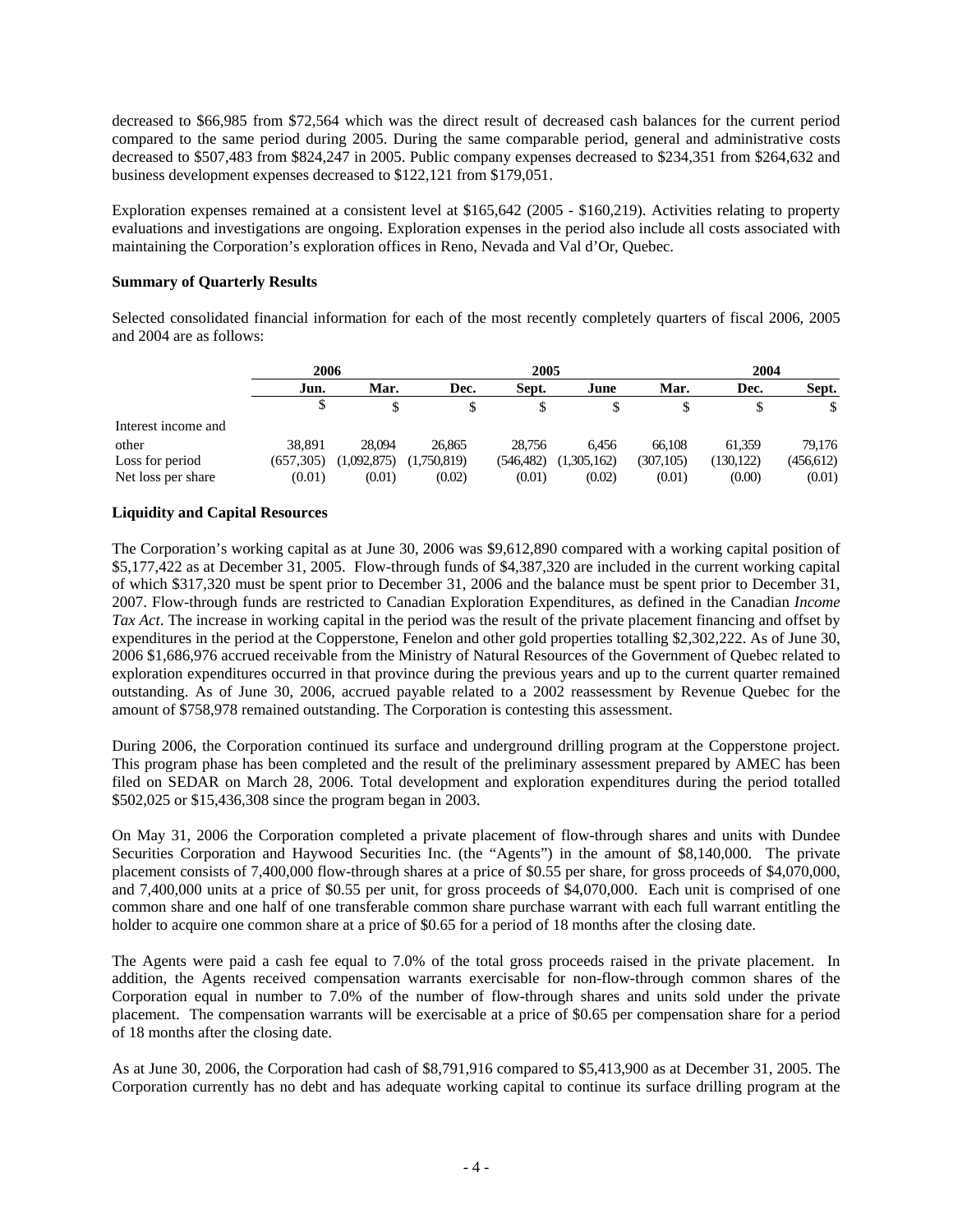Fenelon gold project designed to expand the known gold resources for purposes of advancing the Fenelon project to the development stage.

As a mining company in the exploration stage, the future liquidity of the Corporation will be affected principally by the level of exploration expenditures and by its ability to raise an adequate level of capital through the equity markets. In management's opinion, the Corporation's current working capital will be sufficient for funding its planned exploration programs in 2006 at the Copperstone, Fenelon and Martiniere gold projects.

## **Controls and Procedures**

The Chief Executive Officer and Chief Financial Officer have instituted a system of disclosure controls for the Corporation to ensure proper and complete disclosure of material information. The limited number of employees within the Corporation facilitates access to real time information about developments in the business for the person responsible for drafting disclosure documents. All documents are circulated to responsible members of management and the board of directors according to the disclosure time-lines contained within the disclosure policy. The disclosure controls conform with the Corporation's Corporate Governance policies.

The Chief Executive Officer and Chief Financial Officer, after evaluating the effectiveness of the Corporation's disclosure controls and procedures have concluded that, as of such date, the Corporation's disclosure controls and procedures were effective to ensure that material information relating to the Corporation was made known to them by others within the Corporation during the period.

### **Critical Accounting Estimates and Risk Factors**

Critical accounting estimates used in the preparation of the financial statements include the Corporation's estimated net recoverable value of these mineral properties. The business of mineral exploration and extraction involves a high degree of risk since very few properties that are explored and developed ultimately achieve commercial production. At present, none of the Corporation's properties have a known body of commercial ore.

The Corporation's impairment determination and resulting estimated net recoverable value on its mineral projects are based on estimated underlying mineral resources associated with the properties and future costs that may be required for ultimate realization through mining operations or by sale. The Corporation is in an industry that is exposed to a number of risks and uncertainties, including exploration, development, commodity, operating, ownership, political, funding, currency and environmental risk. While factoring these risks the Corporation has relied on very preliminary resource estimates on its properties, however, these estimates include assumptions that are potentially subject to significant changes that are not yet determinable. Accordingly, there is always the potential for a material change to the presentation in the financial statements relating to the carrying value of the Corporation's mineral properties.

#### **Change in Accounting Policy**

The Corporation has substantially adopted the consensus of Abstract #146 of the Emerging Issues Committee of CICA in respect to its accounting for all flow-through renunciations occurring subsequent to January 1, 2006. Under the Canadian *Income Tax Act* an enterprise may issue securities referred as flow-through shares whereby the investor may claim the tax deduction associated with the related resource expenditures. The Corporation records future income tax liabilities (or renounced expenditures multiplied by the effective corporate tax rate) on the earlier of the date that the resource expenditures are renounced to the investors and the date that, in the opinion of management, reasonable assurance exists that the expenditures will be completed. During 2006 these future income tax liabilities have been presented in the balance sheets and the offset recorded as share issue costs.

#### **Use of Financial and Other Instruments**

The Corporation has not entered into any specialized financial agreements to minimize its investment, currency or commodity risk. There are no off-balance sheet arrangements. The principal financial instruments affecting the Corporation's financial condition and results of operations is currently its cash and cash equivalents.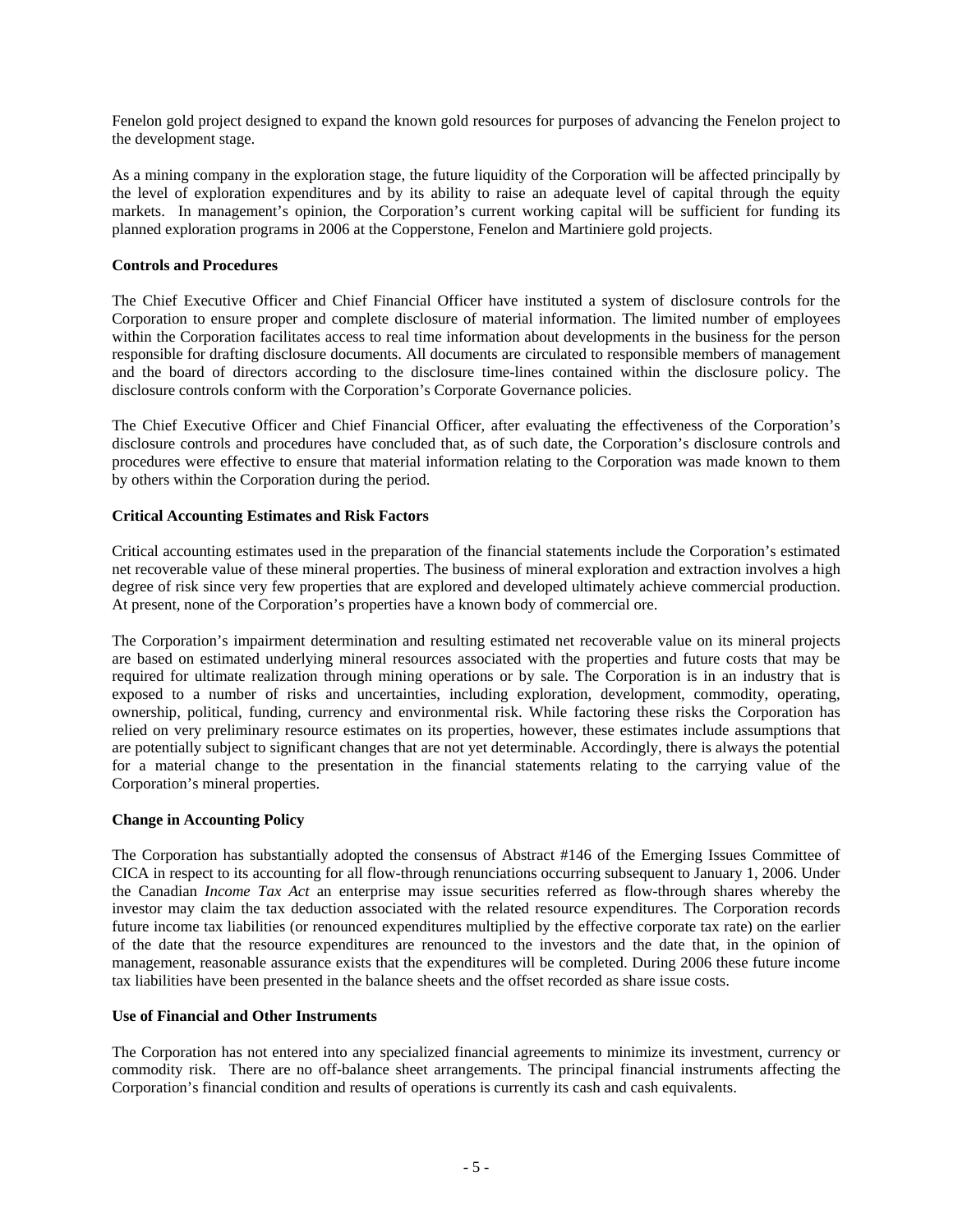## **Outlook**

The Corporation will continue to focus the majority of its exploration and development efforts in the United States and Canada for purposes of the acquiring, exploring and developing high-grade gold projects.

As an Exploration Stage Company the future liquidity of the Corporation will be affected principally by the level of its development and exploration expenditures and by its ability to raise an adequate level of capital through the capital markets. In management's opinion the Corporation's current working capital position will be sufficient for purposes of completing its planned exploration programs at the Copperstone, Fenelon and Martiniere gold projects.

The Corporation will continue to evaluate its funding requirements on a going forward basis in its efforts to meet its future development and growth initiatives.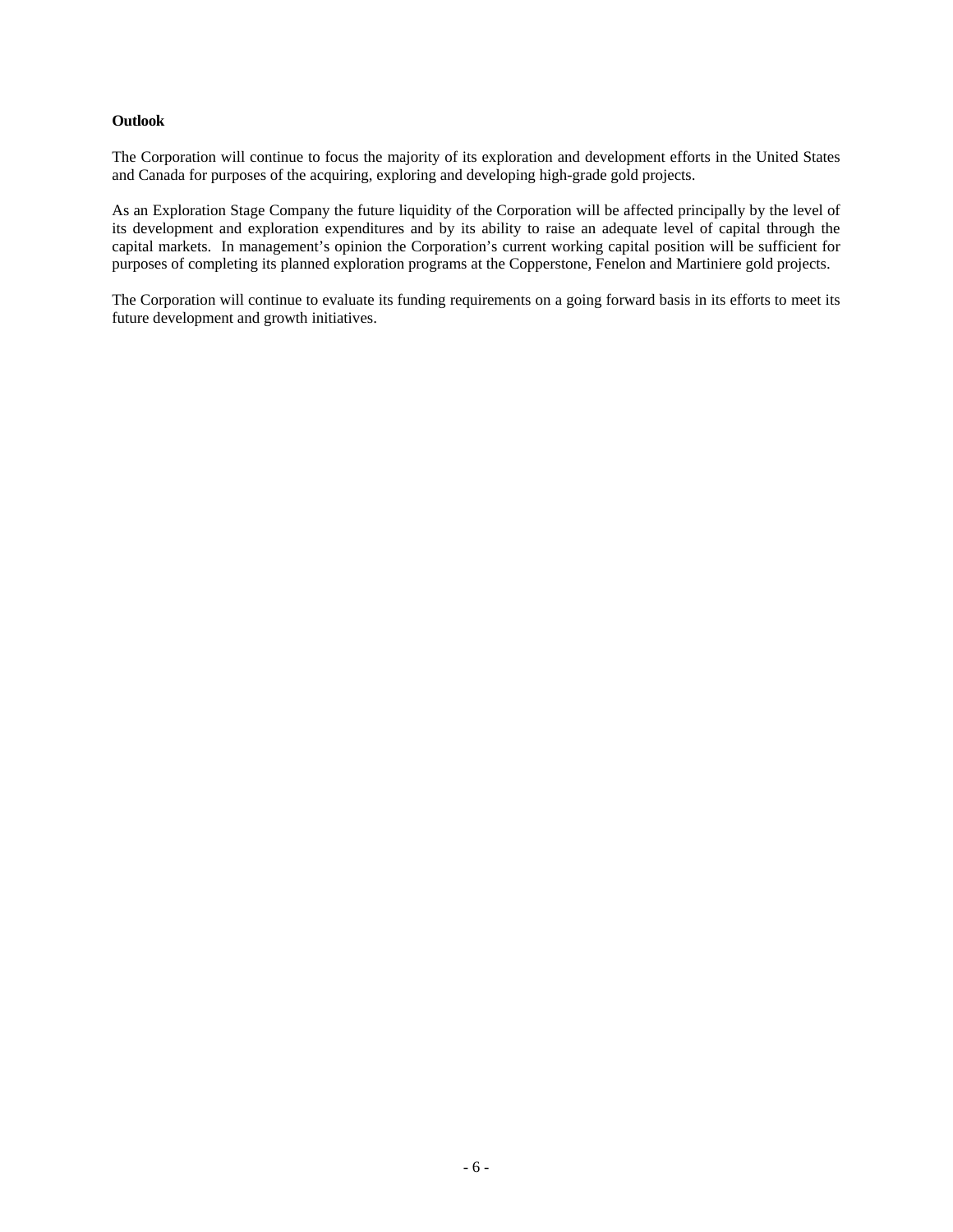# **AMERICAN BONANZA GOLD CORP.**

Consolidated Financial Statements For the six months ended June 30, 2006

(Unaudited – Prepared by Management)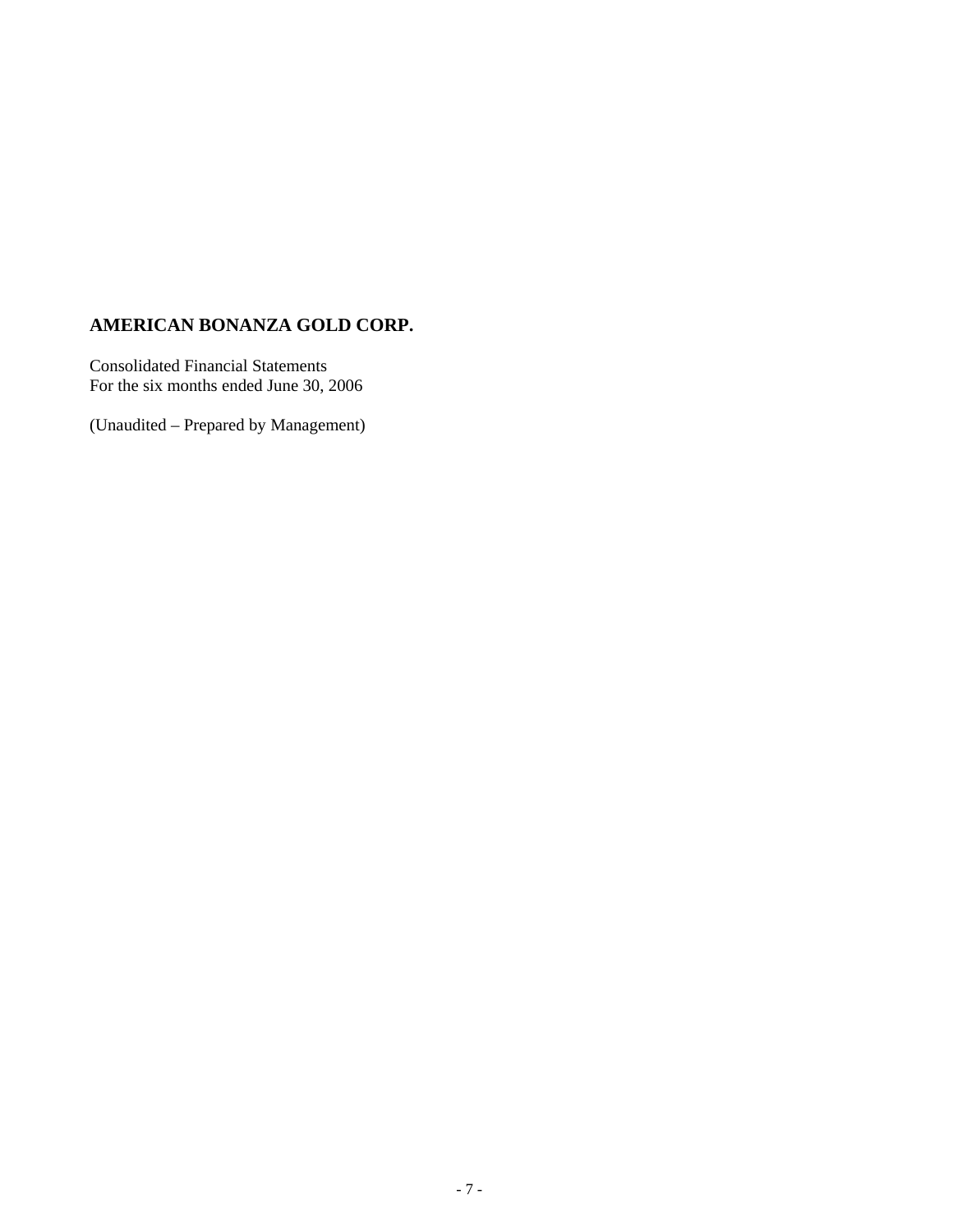# **NOTICE OF NO AUDITOR REVIEW OF INTERIM FINANCIAL STATEMENTS**

Under National Instrument 51-102, "Continuous Disclosure Obligations", Part 4, subsection 4.3(3)(a), if an auditor has not performed a review of the interim financial statements, they must be accompanied by a notice indicating that the financial statements have not been reviewed by an auditor.

The accompanying unaudited interim consolidated financial statements of the Corporation have been prepared by management and approved by the Audit Committee and Board of Directors of the Corporation.

The Corporation's independent auditors have not performed a review of these consolidated financial statements in accordance with the standards established by the Canadian Institute of Chartered Accountants for a review of interim financial statements by an entity's auditors.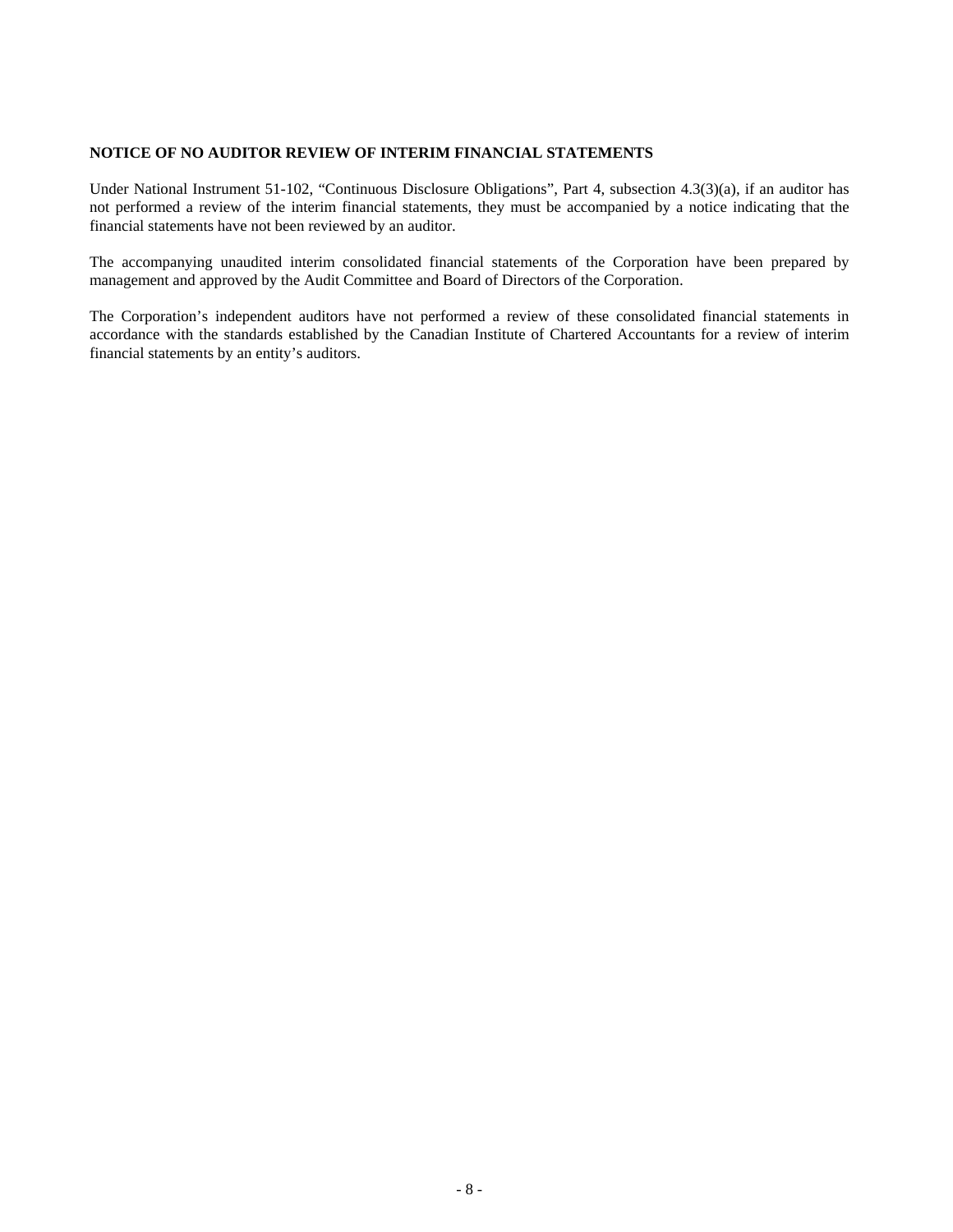(An Exploration Stage Company)

**CONSOLIDATED BALANCE SHEETS** (In Canadian Dollars)

| (Unaudited – Prepared by Management)              | <b>June 30,</b><br>2006 | December 31,<br>2005 |
|---------------------------------------------------|-------------------------|----------------------|
|                                                   | \$                      | \$                   |
| <b>ASSETS</b>                                     |                         |                      |
| <b>CURRENT ASSETS</b>                             |                         |                      |
| Cash and cash equivalents                         | 8,791,916               | 5,413,900            |
| Amounts receivable (note 5)                       | 2,052,193               | 947,649              |
| Prepaid expenses                                  | 38,259                  | 83,814               |
| Marketable securities (note 6)                    | 10,200                  | 10,200               |
|                                                   | 10,892,568              | 6,455,563            |
| MINERAL PROPERTIES (note 7)                       | 50,249,888              | 47,947,666           |
| OFFICE EQUIPMENT, net                             | 26,122                  | 25,366               |
|                                                   | 61,168,578              | 54,428,595           |
| <b>LIABILITIES AND SHAREHOLDERS' EQUITY</b>       |                         |                      |
| <b>CURRENT LIABILITIES</b>                        |                         |                      |
| Accounts payable and accrued liabilities (note 5) | 1,279,678               | 1,278,141            |
| ASSET RETIREMENT OBLIGATION                       | 30,401                  | 29,624               |
| FUTURE INCOME TAXES (notes 3 and 9)               | 2,215,665               | 859,065              |
|                                                   | 3,525,744               | 2,166,830            |
| <b>SHAREHOLDERS' EQUITY</b>                       |                         |                      |
| Share capital (note 9)                            | 57,541,906              | 51,424,817           |
| Contributed surplus (note 9)                      | 5,716,932               | 4,702,772            |
| Cumulative currency translation adjustment        | 43,031                  | 43,031               |
| Deficit                                           | (5,659,035)             | (3,908,855)          |
|                                                   | 57,642,834              | 52,261,765           |
|                                                   | 61,168,578              | 54,428,595           |

SUBSEQUENT EVENT (note 9) CONTINGENT LIABILITY (note 7(a))

# **APPROVED ON BEHALF OF THE BOARD,**

Signed: Brian Kirwin **Director** 

Signed: Robert T. McKnight **Director**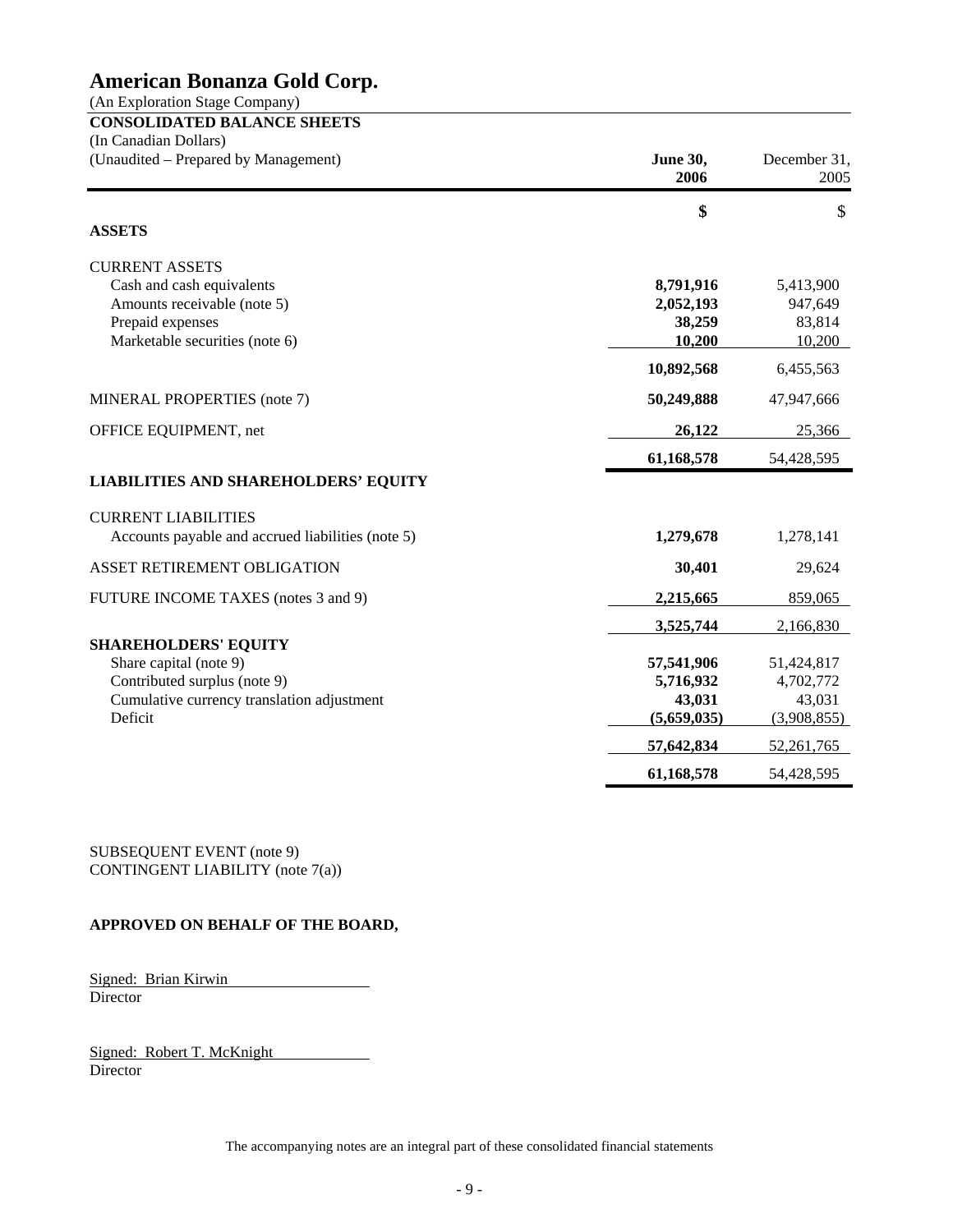(An Exploration Stage Company)

| <b>Six Months</b><br><b>Ended June 30,</b><br>2005<br>$\mathcal{S}$<br>824,247<br>160,219<br>179,051<br>6,349<br>45,974 |
|-------------------------------------------------------------------------------------------------------------------------|
|                                                                                                                         |
|                                                                                                                         |
|                                                                                                                         |
|                                                                                                                         |
|                                                                                                                         |
|                                                                                                                         |
|                                                                                                                         |
|                                                                                                                         |
|                                                                                                                         |
|                                                                                                                         |
| 739,700                                                                                                                 |
| (306, 392)                                                                                                              |
| 35,683                                                                                                                  |
| (72, 564)                                                                                                               |
| (1,612,267)                                                                                                             |
| (18, 376, 847)                                                                                                          |
|                                                                                                                         |
| 18,683,952                                                                                                              |
| (1,305,162)                                                                                                             |
|                                                                                                                         |
|                                                                                                                         |
| (0.03)                                                                                                                  |
|                                                                                                                         |
|                                                                                                                         |
|                                                                                                                         |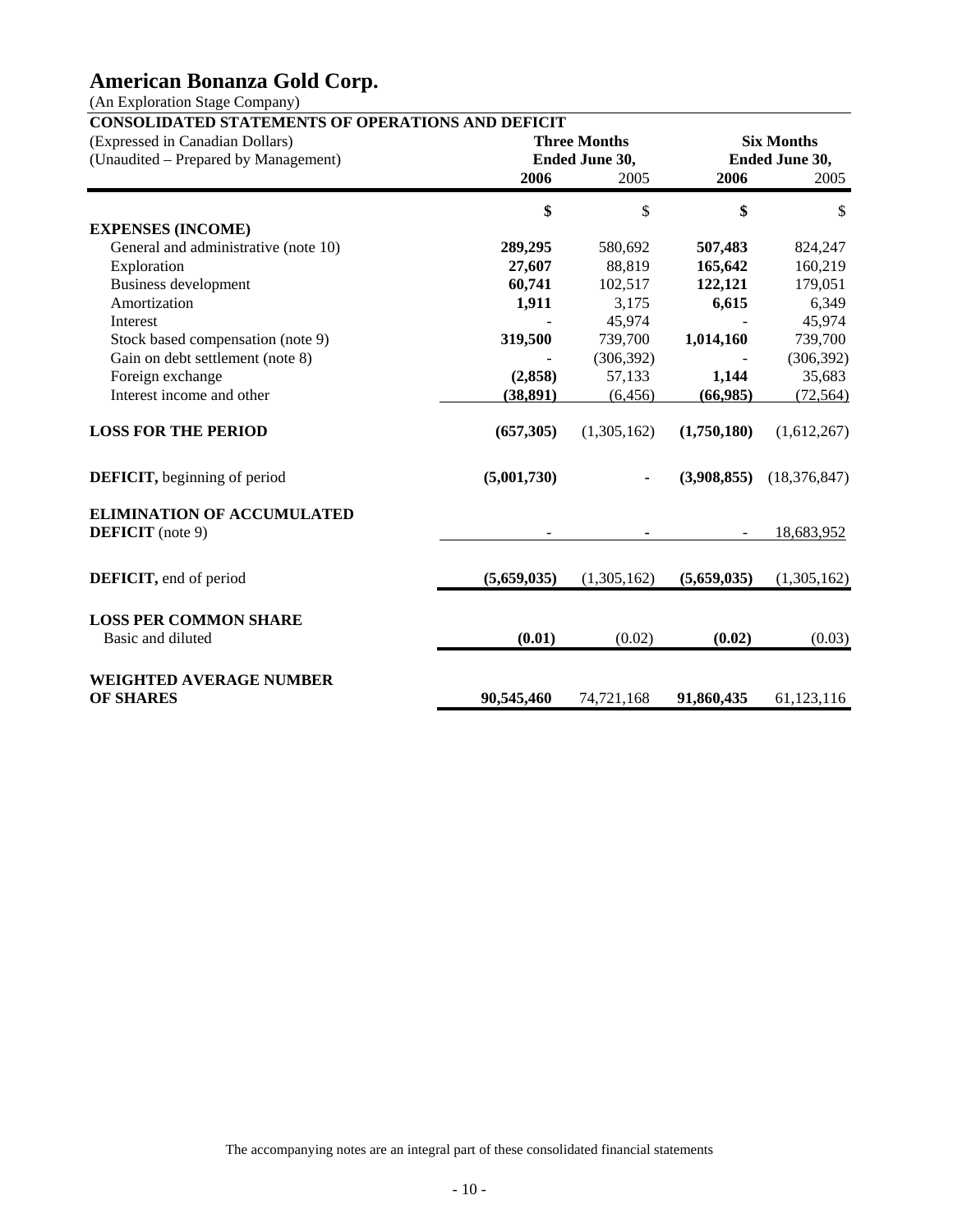(An Exploration Stage Company)

# **CONSOLIDATED STATEMENTS OF CASH FLOWS**  (Expressed in Canadian Dollars) **Three Months Six Months** (Unaudited – Prepared by Management) **Ended June 30, Ended June 30, 2006** 2005 **2006** 2005 **\$** \$ **\$** \$ **CASH PROVIDED BY (USED IN): OPERATING ACTIVITIES**  Loss for the period **(657,305)** (1,305,162) **(1,750,180)** (1,612,267) Items not affecting cash Amortization **1,911** 3,175 **6,615** 6,349 Gain on debt settlement (note 8)  $(306,392)$  (306,392) (306,392) Stock based compensation **319,500** 739,700 **1,014,160** 739,700 **(335,894)** (868,679) **(729,405)** (1,172,610) Changes in non-cash operating accounts Amounts receivable **(474,784)** 25,438 **(1,104,544)** (15,238) Prepaid expenses **20,715** 61,954 **45,555** 81,576 Accounts payable and accrued liabilities **(66,623) (**547,807) **1,537** (608,154)  **(856,586)** (1,329,094) **(1,786,857)** (1,714,426) **INVESTING ACTIVITIES**  Mineral properties **(747,178)** (2,354,532) **(2,302,222)** (3,713,658) Acquisition of International Taurus Resources Inc. and Fairstar Explorations Inc.'s mineral interests, net of cash acquired (note 4) **-** (20,071) **-** (20,071) Office equipment **(5,142)** (3,514) **(6,594)** (14,085)  **(752,320)** (2,358,046) **(2,308,816)** (3,747,814) **FINANCING ACTIVITIES**  Issue of common shares, net of issue costs **7,473,689** 795,958 **7,473,689** 795,958 Repayment of long-term debt (note 8) - (709,035) - (709,035) **7,473,689** 86,923 **7,473,689** 86,923 **INCREASE (DECREASE) IN CASH 5,864,783** (3,600,217) **3,378,016** (5,375,317) **CASH AND CASH EQUIVALENTS,**  beginning of period **2,927,133** 7,692,124 **5,413,900** 9,467,224 **CASH AND CASH EQUIVALENTS,** end of period **8,791,916** 4,091,907 **8,791,916** 4,091,907 **SUPPLEMENTARY INFORMATION:**  Cash flows include the following elements: Interest paid **14,525 - 60,499** - 60,499 - 60,499 - 60,499 - 60,499 - 60,499 - 60,499 - 60,499 - 60,499 - 60,499 - 60,499 - 60,499 - 60,499 - 60,499 - 60,499 - 60,499 - 60,499 - 60,499 - 60,499 - 60,499 - 60,499 - 60,499 -Interest received **38,891 6,456 66,985 72,564** Income taxes paid Non-cash financing and investing transactions: Fair value of common shares issued on acquisition (note 4) **-** - - - - 22,898,264 Fair value of options and warrants issued on acquisition (note 4) **- - - - 592,719** Fair value of common shares issued and warrant modification on debt settlement (note 8) **- - 189,566**

The accompanying notes are an integral part of these consolidated financial statements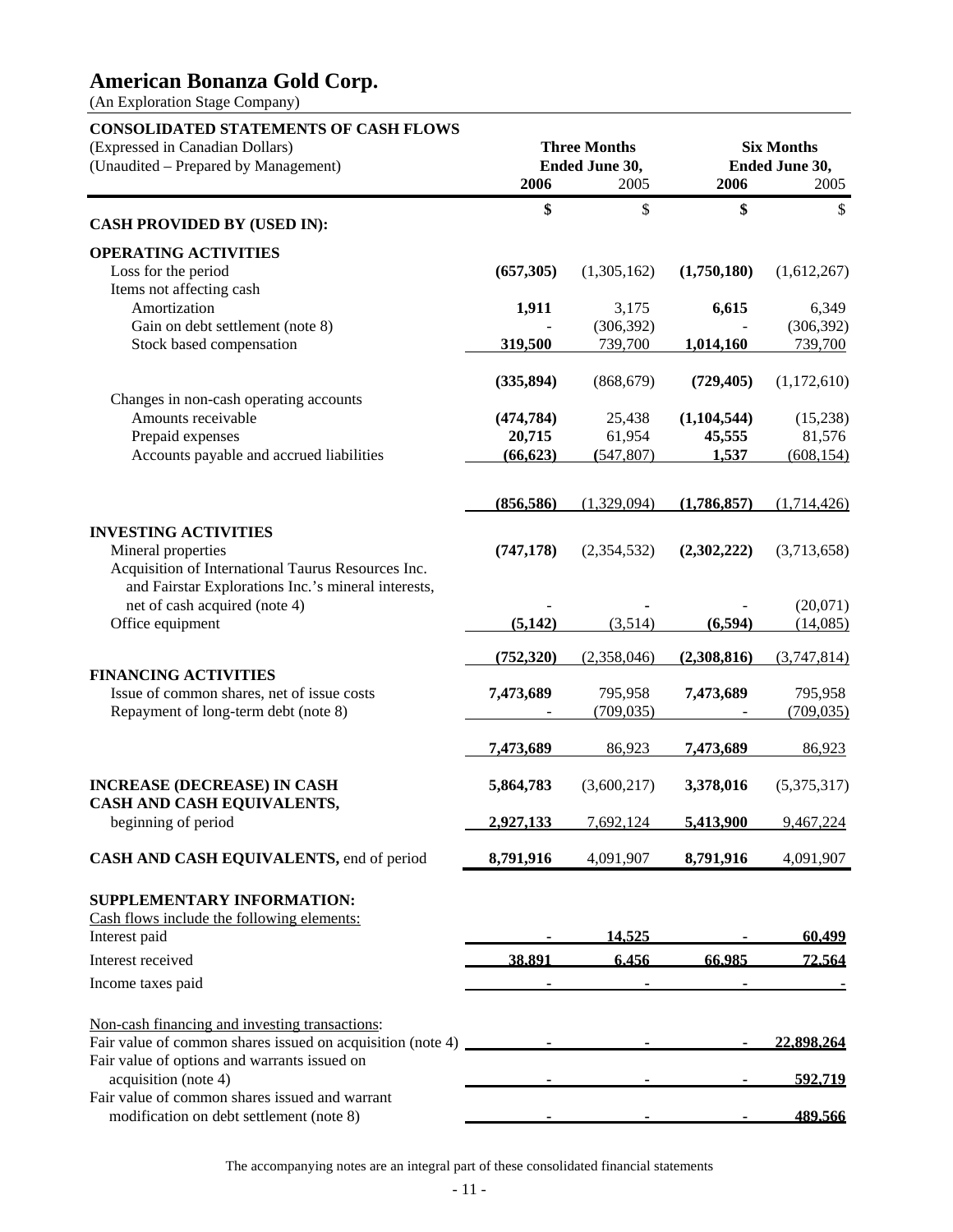# **NOTES TO CONSOLIDATED FINANCIAL STATEMENTS**

(In Canadian Dollars)

For the six months ended June 30, 2006 and 2005 (Unaudited – Prepared by Management)

# **1. NATURE OF OPERATIONS**

American Bonanza Gold Corp. (the "Corporation" or "Company") was incorporated in British Columbia on December 10, 2004, as a wholly owned subsidiary of American Bonanza Gold Mining Corp. ("Bonanza"), under the name of 0710887 B.C. Ltd. Its name was changed to American Bonanza Gold Corp. on February 10, 2005. The Company was formed in anticipation of the transaction discussed in note 4. The Corporation is an exploration stage mining company engaged in the identification, acquisition, exploration and development of high-grade precious metals properties located in the United States and Canada. The Corporation has not yet determined whether its mineral properties contain mineral reserves which are economically recoverable. The recoverability of amounts capitalized is dependent upon the discovery of economically recoverable reserves, securing and maintaining title in the properties and obtaining the necessary financing to complete the exploration and development of these projects and upon the attainment of future profitable production. The amounts capitalized as mineral properties represent costs to date, and do not necessarily represent present or future values.

These consolidated financial statements have been prepared on a going concern basis in accordance with Canadian generally accepted accounting principles. The Company will be required to raise additional funding to complete its long-term business objectives. Failure to raise additional funding may require the Company to reduce operations.

# **2. BASIS OF PRESENTATION**

These financial statements have been prepared in accordance with Canadian Generally Accepted Accounting Principles for interim financial reporting, and the accounting policies used are consistent with the most recent annual audited financial statements of the Corporation and Bonanza. The comparative figures as at December 31, 2005 and for the six months ended June 30, 2005 are those of Bonanza pursuant to continuity of interests accounting requirements described in note 4. While these financial statements reflect all normal recurring adjustments which are, in the opinion of management, necessary for fair presentation of the results of the interim period, they do not include all of the information and notes required by Canadian generally accepted accounting principles for financial statements. These unaudited consolidated financial statements should be read in conjunction with the Corporation's and Bonanza's annual audited consolidated financial statements for the periods ended December 31, 2005.

## **3. CHANGE IN ACCOUNTING POLICIES**

 The Corporation has substantially adopted the consensus of Abstract #146 of the Emerging Issues Committee of CICA in respect to its accounting for all flow-through renunciations occurring subsequent to January 1, 2006. Under the Canadian *Income Tax Act* an enterprise may issue securities referred as flow-through shares whereby the investor may claim the tax deduction associated with the related resource expenditures. The Corporation records future income tax liabilities (or renounced expenditures multiplied by the effective corporate tax rate) on the earlier of the date that the resource expenditures are renounced to the investors and the date that, in the opinion of management, reasonable assurance exists that the expenditures will be completed. During 2006 these future income tax liabilities have been presented in the balance sheets and the offset recorded as share issue costs.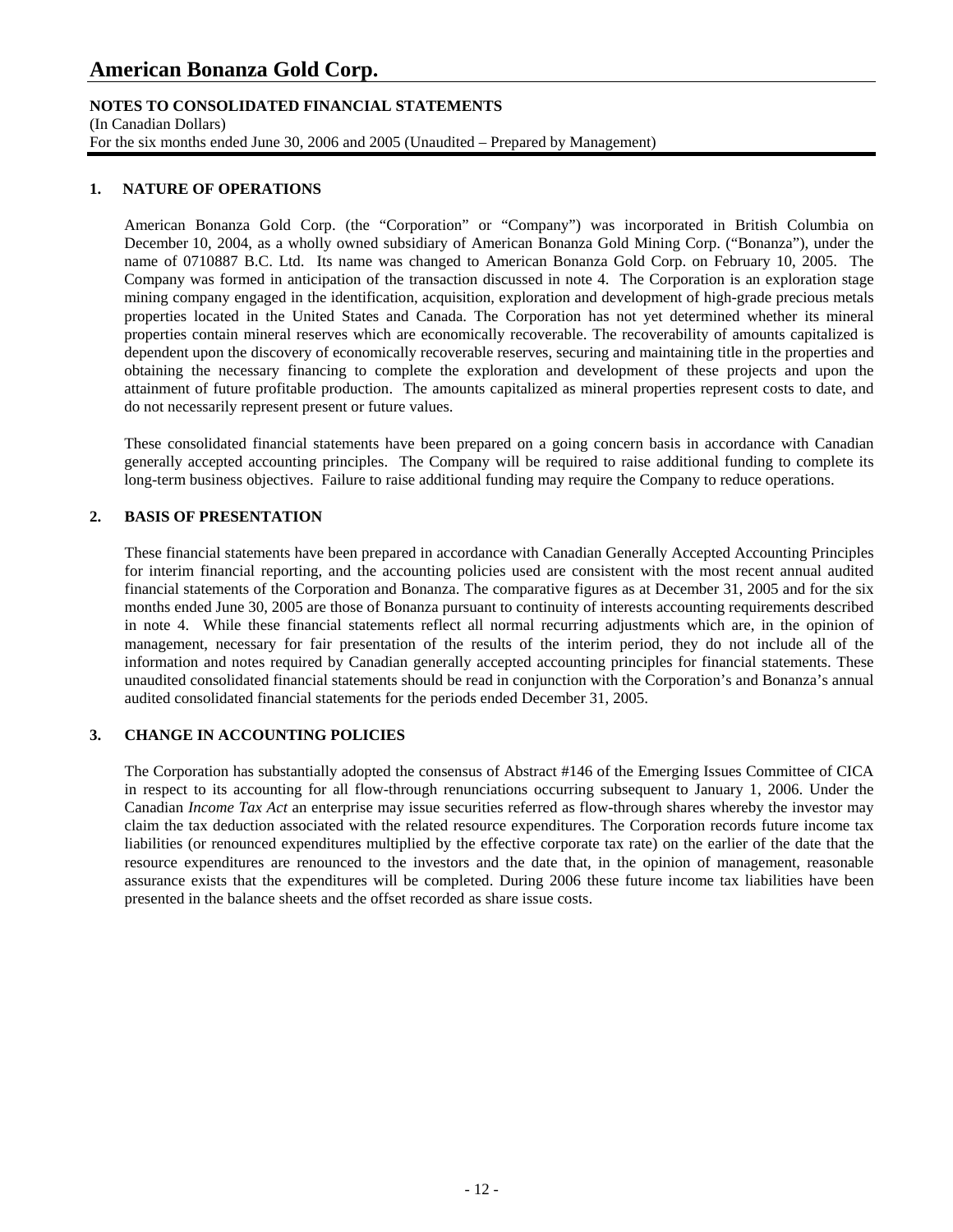## **NOTES TO CONSOLIDATED FINANCIAL STATEMENTS**  (In Canadian Dollars) For the six months ended June 30, 2006 and 2005 (Unaudited – Prepared by Management)

# **4. ACQUISITION OF INTERNATIONAL TAURUS RESOURCES INC. AND FAIRSTAR EXPLORATIONS INC.'S MINERAL INTERESTS**

Pursuant to the terms of an Arrangement Agreement dated December 21, 2004 and amended February 21, 2005 between the Corporation, Bonanza, International Taurus Resources Inc. ("Taurus"), Fairstar Explorations Inc. ("Fairstar") and 0710882 B.C. Ltd., the following transactions were approved and closed on March 30, 2005.

### Part A:

The Corporation, Bonanza and Taurus combined by way of a Plan of Arrangement (the "Arrangement") whereby, first, each Bonanza common share, option and warrant outstanding at the time of the Arrangement was exchanged for 0.25 common shares, options and warrants, respectively, of the Corporation and, second, each Taurus common share, option and warrant, was exchanged for 0.20 common shares, options and warrants, respectively of the Corporation. The expiry dates of options and warrants remained unchanged and the exercise prices were increased in accordance with the above exchange ratios. The exchange transaction between the Corporation and Bonanza was a common control transaction which is accounted for at Bonanza's historical cost by the continuity of interests method. Following the above transactions, the Corporation owned 100% of the issued and outstanding shares of Bonanza and Taurus and the former shareholders of Bonanza and Taurus held approximately 69.4% and 30.6% of the common shares of the Corporation. Accordingly, Bonanza is the acquirer of Taurus' assets and liabilities for accounting purposes. Accordingly, these consolidated financial statements reflect a continuity of Bonanza for accounting purposes and the comparative financial information is that of Bonanza at its historical amounts, consolidated with those of the Corporation and Taurus from the date of acquisition. For legal purposes, Bonanza and Taurus became wholly owned subsidiaries of the Corporation.

## Part B:

Fairstar transferred its 38% interest in the Fenelon gold project and its option to acquire interests in the Casa Berardi gold projects in Quebec to its wholly-owned newly incorporated shell subsidiary company, 0710882 B.C. Ltd. The Corporation then acquired all of the outstanding shares of 0710882 B.C. Ltd. in exchange for 6,500,000 common shares of the Corporation and \$300,000 cash paid directly to certain creditors of Fairstar. This transaction has been accounted for as an acquisition of assets by the Corporation.

## Combined:

After the transactions under Part A and Part B, the former shareholders of Bonanza, Taurus and Fairstar held approximately 63.3%, 27.9% and 8.8%, respectively, of the Corporation's common shares. The total number of issued and outstanding common shares of the Corporation immediately after the transaction was 74,330,925. The Corporation determines if any impairment exists when events or changes in circumstance indicate that the carrying amount of an asset may not be recoverable. An impairment loss is then required if the carrying amount of a long-lived asset exceeds the sum of the undiscounted cash flows expected to result from its use and eventual disposition. The amount of loss is measured as the amount by which the long-lived asset's carrying value exceeds its fair value.

The cost of the purchase of Taurus and 0710882 B.C. Ltd. has been allocated to the assets and liabilities of these companies as at March 30, 2005 on the basis of their fair values.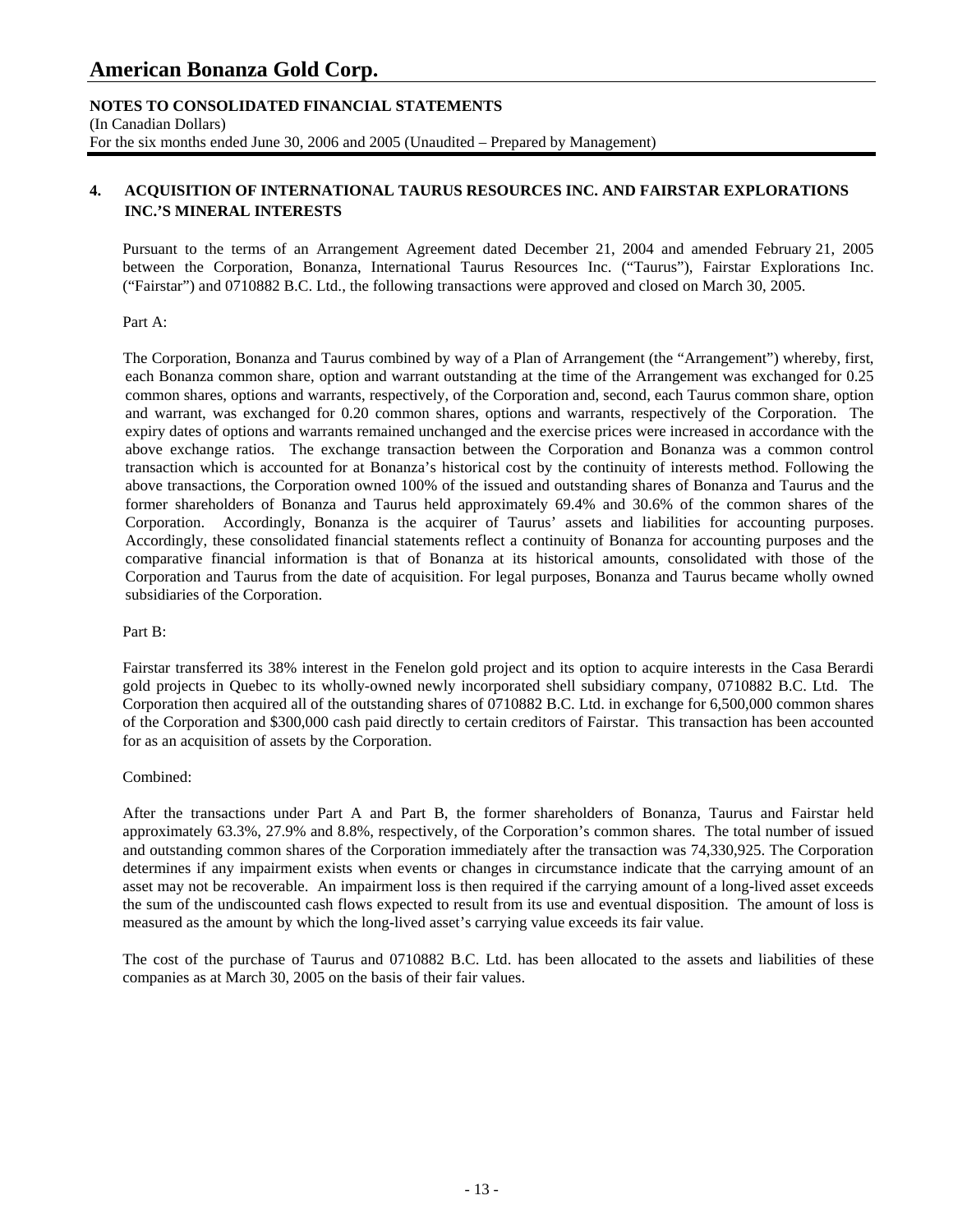# **NOTES TO CONSOLIDATED FINANCIAL STATEMENTS**

(In Canadian Dollars) For the six months ended June 30, 2006 and 2005 (Unaudited – Prepared by Management)

# **4. ACQUISITION OF INTERNATIONAL TAURUS RESOURCES INC. AND FAIRSTAR EXPLORATIONS INC.'S MINERAL INTERESTS** (continued)

The allocation of the purchase cost based upon management's valuation process is as follows:

|                                   | Taurus (A)  | Fairstar (B) |
|-----------------------------------|-------------|--------------|
|                                   | \$          | \$           |
| Net assets acquired:              |             |              |
| Current assets                    | 2,176,684   |              |
| Mineral properties                | 18,408,675  | 6,205,446    |
|                                   | 20,585,359  | 6,205,446    |
| Liabilities assumed:              |             |              |
| Current liabilities               | (145,059)   |              |
| Current loan and interest payable | (1,453,340) |              |
| Non-current liabilities           | (22, 372)   |              |
| Future income tax liabilities     |             | (445, 446)   |
|                                   | (1,620,771) | (445, 446)   |
|                                   | 18,964,588  | 5,760,000    |
| Consideration given:              |             |              |
| Share consideration               | 17,438,264  | 5,460,000    |
| Option and warrant consideration  | 592,719     |              |
| Cash and costs of acquisition     | 933,605     | 300,000      |
| Total consideration               | 18,964,588  | 5,760,000    |

The Corporation will undertake tax planning initiatives which will result in the reduction in the Corporation's future income tax valuation allowance and this amount has been included in the above purchase price allocation.

Incremental costs related to this acquisition of \$933,605 have been included as a cost of the acquisition. The fair value of options and warrants exchanged on acquisition of \$592,719 are included as a cost of the acquisition and were determined using the Black-Scholes option pricing model using following weighted average assumptions:

| Risk free interest rate  | 3.57%     |
|--------------------------|-----------|
| Expected dividend yield  | $0\%$     |
| Stock price volatility   | 66%       |
| Expected life of options | 1.3 years |

Acquisition costs incurred and deferred as at December 31, 2004, and included in the transaction costs above, totalled \$216,958.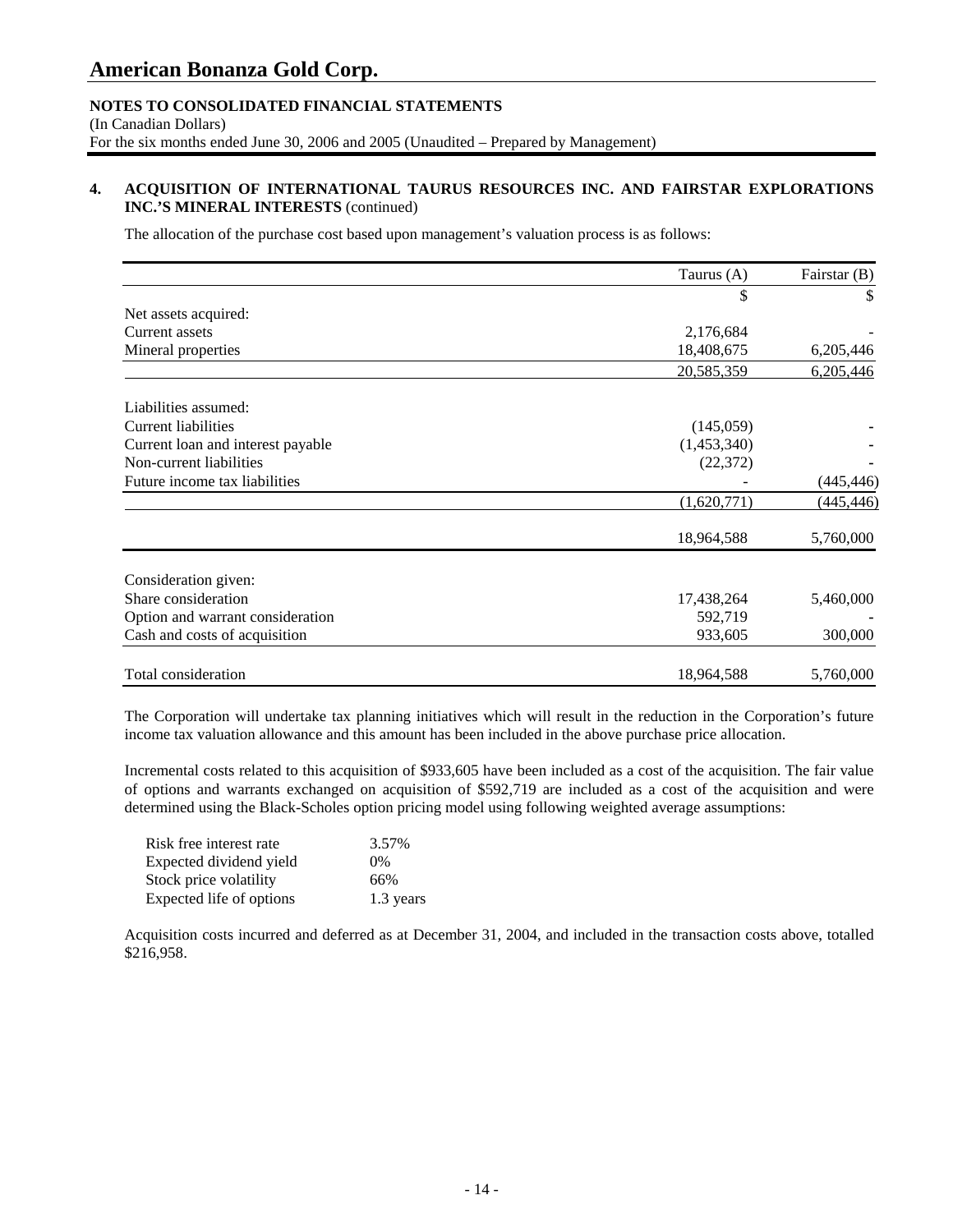# **NOTES TO CONSOLIDATED FINANCIAL STATEMENTS**

(In Canadian Dollars) For the six months ended June 30, 2006 and 2005 (Unaudited – Prepared by Management)

# **5. AMOUNTS RECEIVABLE AND OTHER ACCRUED LIABILITY**

Amounts receivable consist of the following:

|                            | 2006      | 2005    |
|----------------------------|-----------|---------|
|                            | \$        | \$      |
| Goods and services tax     | 75,295    | 61,673  |
| Quebec sales tax           | 170,037   | 60,496  |
| Mining duty receivable (a) | 1,686,976 | 748,114 |
| Other receivables          | 119,885   | 77,366  |
|                            | 2,052,193 | 947,649 |

## **(a) Government Assistance**

In connection with the Arrangement, summarized in note 4, the Corporation qualifies for mineral exploration assistance programs associated with incurring exploration and development expenditures on mineral properties located in Quebec. The assistance programs are comprised of a Refundable Tax Credit of 35% of eligible exploration expenses pursuant to Quebec's Taxation Act and a further 12% refundable credit on eligible expenditures pursuant to Quebec's Mining Duties Act. During 2005, the Corporation was re-assessed for its 2002 tax year filing reducing its claim for Refundable Tax Credit Claim received by \$587,604, plus interest of \$171,374. The Corporation is contesting the assessment. The Corporation has accrued the \$758,978 (\$725,773 – December 31, 2005) in accounts payable and accrued liabilities at June 30, 2006.

#### **6. MARKETABLE SECURITIES**

As at June 30, 2006 the Corporation held the following marketable securities:

|                                 | Number of<br><b>Shares</b> | <b>June 30.</b><br>2006 |
|---------------------------------|----------------------------|-------------------------|
|                                 |                            |                         |
| Northern Canadian Minerals Inc. | 60.000                     | 10.200                  |

Pursuant to the terms of the Option Agreement entered into with Northern Canadian Minerals Inc. (formerly "American Nevada Gold Corp.") (note 7(c)) the Corporation received 60,000 common shares and other consideration for entering into this Agreement. The quoted market value of these securities was \$24,000 at June 30, 2006.

## **7. MINERAL PROPERTIES**

| <b>Project</b>      | 2006       | 2005       |
|---------------------|------------|------------|
|                     | \$         | \$         |
| Copperstone (a)     | 22,234,860 | 21,732,835 |
| Fenelon $(b(i))$    | 13,677,552 | 12,350,507 |
| Taurus Gold (b(ii)) | 6,563,890  | 6,546,020  |
| Gold Bar (c)        | 1,013,399  | 1,013,399  |
| Northway $(b(iii))$ | 3,801,041  | 3,774,047  |
| Martiniere (b(iii)) | 2,629,562  | 2,206,637  |
| Other $(d)$         | 329,584    | 324,221    |
|                     | 50,249,888 | 47.947.666 |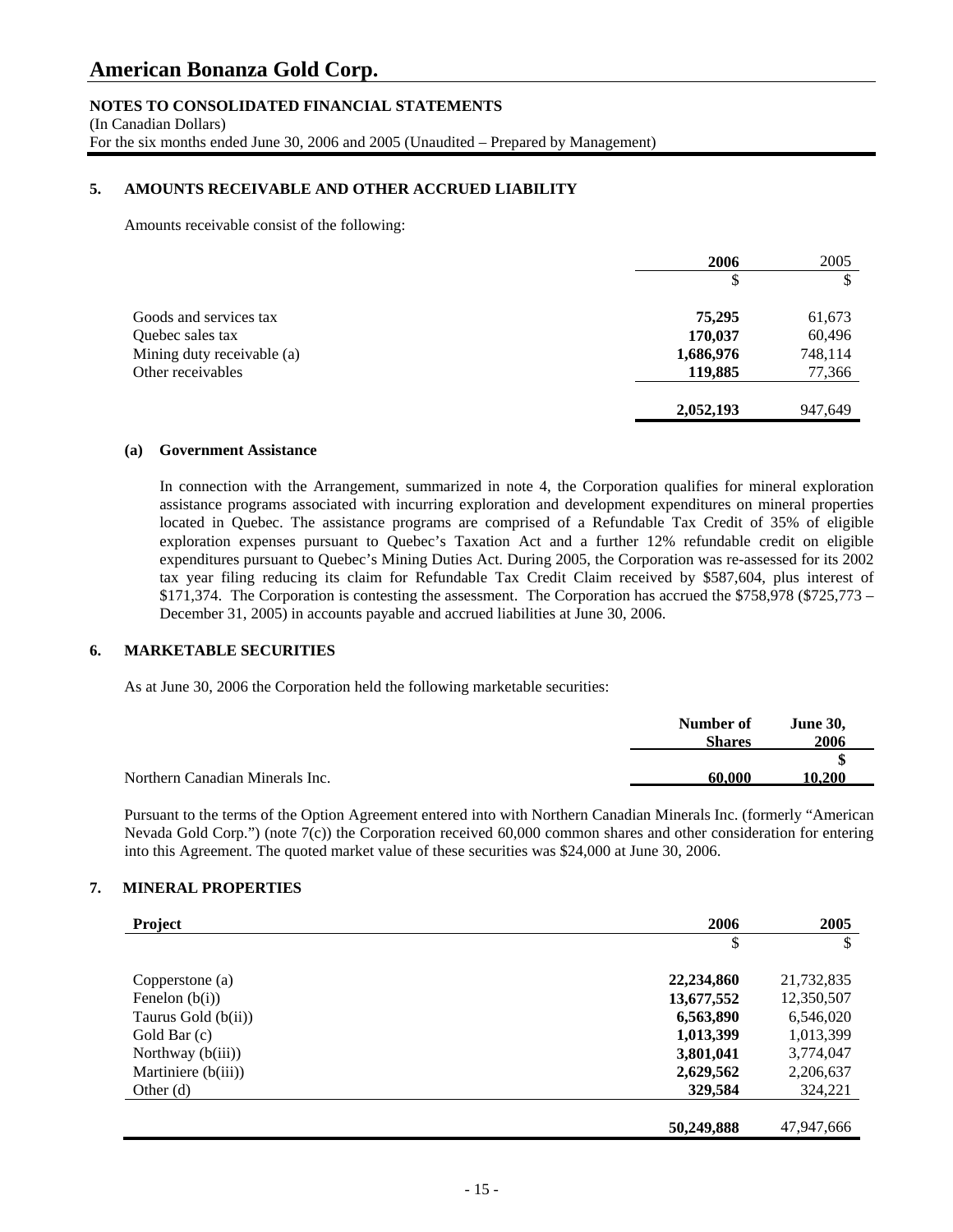#### **NOTES TO CONSOLIDATED FINANCIAL STATEMENTS**

(In Canadian Dollars)

For the six months ended June 30, 2006 and 2005 (Unaudited – Prepared by Management)

# **7. MINERAL PROPERTIES** (continued)

Schedule of mineral property expenditures during 2006:

|                                                                                   |             |            |               |                 |           |                   |         | Total      | Total       |
|-----------------------------------------------------------------------------------|-------------|------------|---------------|-----------------|-----------|-------------------|---------|------------|-------------|
|                                                                                   | Copperstone | Fenelon    | <b>Taurus</b> | <b>Gold Bar</b> | Northway  | <b>Martiniere</b> | Other   | 2006       | 2005        |
|                                                                                   |             |            |               | \$              | \$        |                   |         | \$         |             |
| <b>Balance, beginning of period</b>                                               | 21,732,835  | 12,350,507 | 6,546,020     | 1,013,399       | 3,774,048 | 2,206,636         | 324,221 | 47,947,666 | 18,826,688  |
| Acquisition of International Taurus Inc.<br>and Fairstar Resources Inc.'s Mineral |             |            |               |                 |           |                   |         |            |             |
| Investments (note 4)                                                              |             |            |               |                 |           |                   |         |            | 24,614,121  |
| Decline, drilling and underground support                                         | 124,923     | 1,430,844  |               |                 |           | 173,196           |         | 1,728,963  | 3,769,846   |
| Geological consulting and related                                                 | 99,621      | 246,659    | 17,870        |                 | 24,281    | 77,137            | 4,120   | 469,688    | 1,256,720   |
| Drilling, net of JV costs                                                         |             |            |               |                 |           |                   |         |            | 103,470     |
| Assaying                                                                          | 17,334      | 80,172     |               |                 |           |                   |         | 97,506     | 412,605     |
| Geophysics                                                                        | 499         |            |               |                 |           |                   |         | 499        | 35,055      |
| Feasibility                                                                       |             |            |               |                 |           |                   |         |            | 209,324     |
| Engineering/environmental                                                         | 169,360     | 251,116    |               |                 |           | 61,074            |         | 481,550    | 128,749     |
| <b>BLM</b> land payments                                                          | 2,552       | 27,260     |               |                 |           | 1,823             |         | 31,635     | 152,563     |
| Property acquisition and related                                                  |             |            |               |                 |           |                   |         |            | 102,870     |
| Property payment                                                                  | 2,130       |            |               |                 |           |                   |         | 2,130      | 48,723      |
| Computer and related                                                              |             |            |               |                 |           |                   |         |            | 8,291       |
| Site maintenance and camp:                                                        |             |            |               |                 |           |                   |         |            |             |
| Utilities and power                                                               | 31,025      |            |               |                 |           |                   | 1,243   | 32,268     | 73,445      |
| Property caretakers                                                               | 25,283      | 85,116     |               |                 | 2,712     |                   |         | 113,111    | 39,490      |
| Equipment and truck rental                                                        | 11,017      | 19,600     |               |                 |           | 109,696           |         | 140,313    | 87,015      |
| Telephone                                                                         | 2,870       | 6,952      |               |                 |           |                   |         | 9,822      | 6,205       |
| Maintenance, supplies, other                                                      | 15,411      | 102,322    |               |                 |           |                   |         | 117,733    | 96,222      |
| Government assistance-accrual                                                     |             | (938, 861) |               |                 |           |                   |         | (938, 861) | (281,016)   |
| Non taxable interest and penalty                                                  |             | 15,865     |               |                 |           |                   |         | 15,865     |             |
| Write-off of Pamlico property                                                     |             |            |               |                 |           |                   |         |            | (1,742,720) |
|                                                                                   | 502,025     | 1,327,045  | 17,870        |                 | 26,993    | 422,926           | 5,363   | 2,302,222  | 29,120,978  |
| <b>Balance, end of period</b>                                                     | 22,234,860  | 13,677,552 | 6,563,890     | 1,013,399       | 3,801,041 | 2,629,562         | 329,584 | 50,249,888 | 47,947,666  |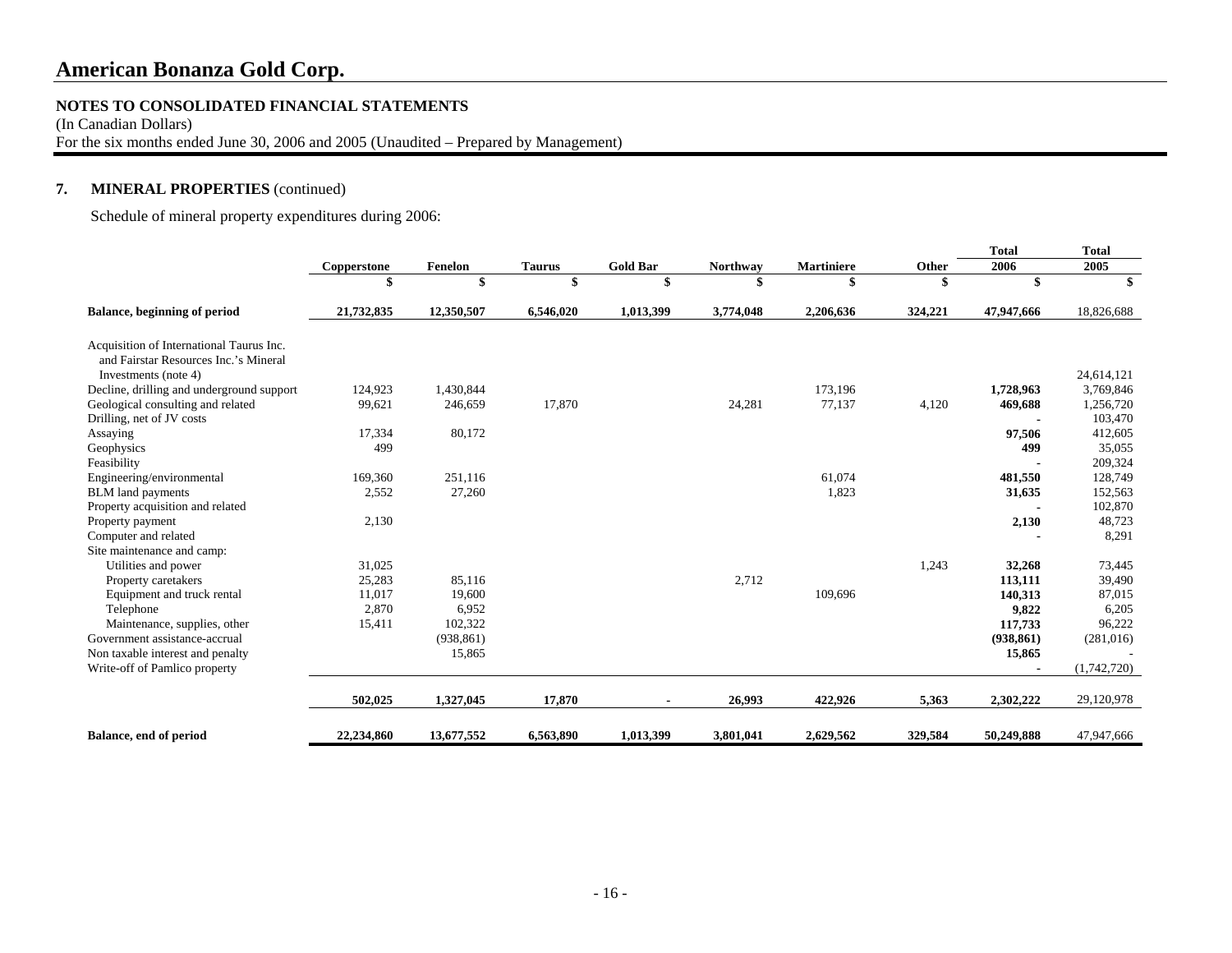# **NOTES TO CONSOLIDATED FINANCIAL STATEMENTS**

(In Canadian Dollars) For the six months ended June 30, 2006 and 2005 (Unaudited – Prepared by Management)

### **7. MINERAL PROPERTIES** (continued)

#### **(a) Copperstone**

The Corporation is engaged in exploring and developing the Copperstone gold property in La Paz County, Arizona, United States. The Corporation holds a 100 per cent leasehold interest in the Copperstone Project. The landlord is The Patch Living Trust and the lease was for a 10 year term starting June 12, 1995 and was renewed for a further ten years on and from June 12, 2005. The lease is renewable for one or more ten-year terms at the Corporation's option under the same terms and conditions. The Corporation is obligated to pay for all permitting and state lease bonding, insurance, taxes, and to pay a 1 per cent production gross royalty with the royalty increasing to 6 per cent if the price of gold increases to over US\$551 per ounce. The Corporation pays a minimum advance royalty per year of US\$30,000.

 In June 2000, the Corporation entered into an agreement (the Copperstone D-Zone Joint Venture as amended) with Centennial Development Corporation ("CDC") for the underground exploration and extraction of mineralized materials from the D-Zone of up to 50,000 tons of mineralized material from the Copperstone property.

 During 2001, Phase One was completed and the Corporation earned an accumulated 60% interest in the Copperstone D-Zone Joint Venture for a total earned interest of 60 percent.

On February 14, 2002, the Corporation entered into an agreement with CDC whereby it would acquire the remaining 40 percent interest of the D-Zone Joint Venture not already owned for the following consideration:

- (i) assumption of a total of US\$325,000 of Copperstone related liabilities and if these liabilities exceed the estimated amount then the additional amounts will be paid equally by CDC and the Corporation. These liabilities were previously recorded by the Corporation as at December 31, 2000 and as at December 31, 2003 all of these liabilities have either been paid or settled;
- (ii) assumption of an estimated CDC payroll tax liability of up to US\$180,000 that may arise. If these liabilities exceed the estimated amount, then the additional amounts will be paid equally by CDC and the Corporation;
- (iii) A net smelter royalty of three percent paid to CDC from the first 50,000 tons of mineralized material extracted from the D-Zone, subsequent to repayment of the Brascan loan agreement;
- (iv) US\$345,000 payable to CDC and or its principal on or before July 31, 2002; and
- (v) US\$70,000 from initial proceeds from extraction of mineralized materials from the D-Zone, following repayment of the Brascan loan agreement.

During 2002, the Corporation paid US\$345,000 to CDC in accordance with the above agreement and recorded US \$180,000 as a contingent liability in accounts payable to reflect the estimated CDC payroll tax liability that may arise.

 During 2002, the Corporation entered into a mining services agreement with an Underground Mining Contractor ("Mining Contractor") for purposes of the development and extension of an existing underground decline in the D-Zone to establish underground infrastructure for subsequent exploration and development programs. On the basis of meeting certain pre-determined performance criteria the Mining Contractor can earn up to a 5 percent net profits royalty from the D-Zone bulk sample of up to 50,000 tons of mineralized material that may be completed.

All required payments were made with respect to the Copperstone project during 2006 and the claims held are in good standing until August 2007.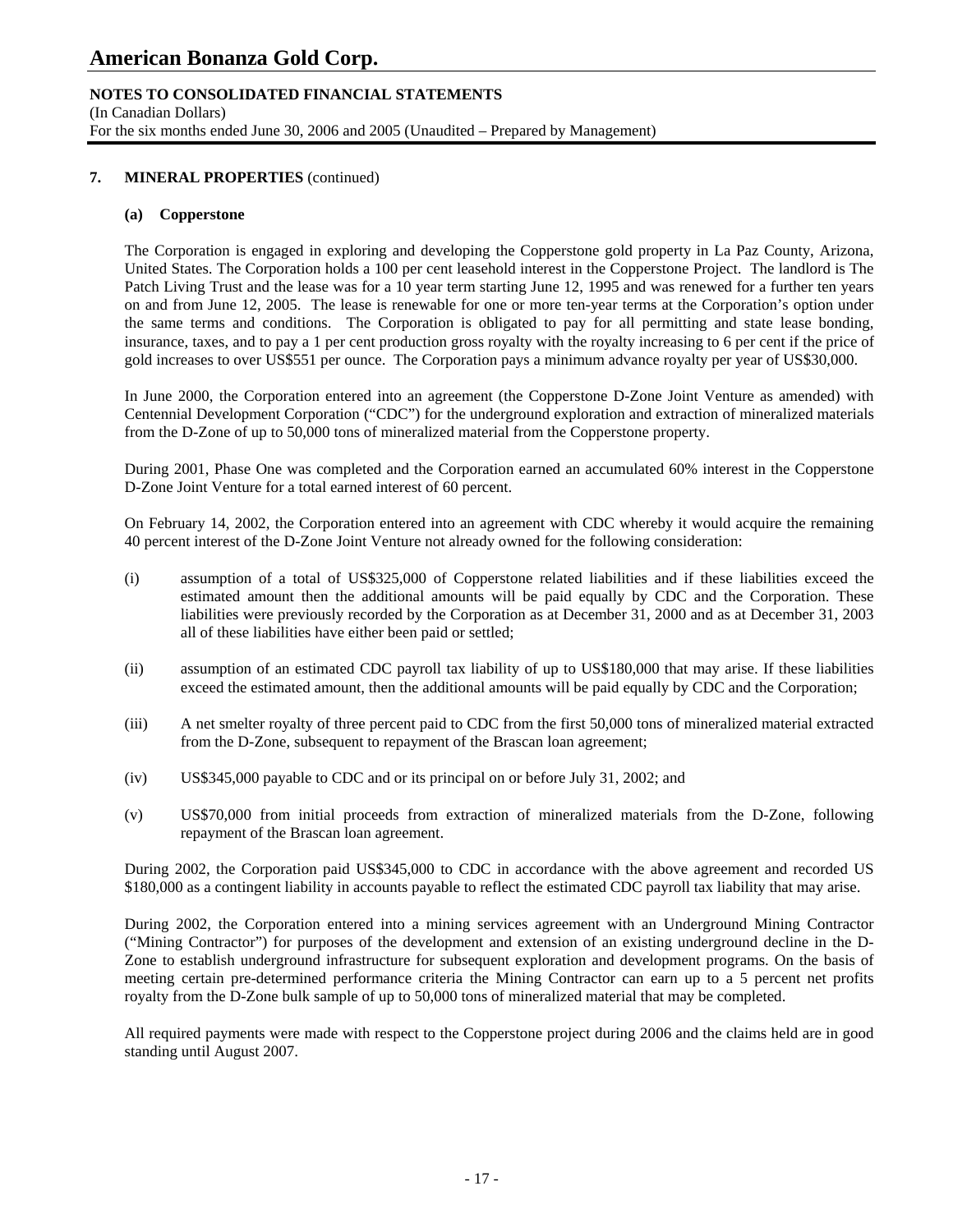# **NOTES TO CONSOLIDATED FINANCIAL STATEMENTS**

(In Canadian Dollars) For the six months ended June 30, 2006 and 2005 (Unaudited – Prepared by Management)

### **7. MINERAL PROPERTIES** (continued)

### **(b) Taurus and Fairstar mineral interests**

Taurus and Fairstar were engaged in the acquisition, exploration and development of high-grade precious metals properties located in Canada. Taurus' principal projects interests are located in Quebec, Ontario and British Columbia and are summarized as follows:

### (i) Fenelon Project, Quebec

Taurus' principal property is the Fenelon gold property located in the Province of Quebec, approximately 30 kilometers east of the Corporation's Martiniere gold property. The Fenelon property consists of 454 mining claims totaling 17,830 acres. The Corporation holds a 100% interest in the Fenelon project as a result of the Arrangement as summarized in note 4.

Pursuant to a joint venture agreement among Cyprus Canada Inc. ("Cyprus"), now a wholly owned subsidiary of Phelps Dodge Corporation, and OGY Petroleums Ltd. dated April 30, 1994 (the "Joint Venture Agreement"), the Assignment and Novation Agreement dated July 28, 1995 among OGY Petroleums Ltd, Fairstar and Cyprus, the Assignment and Novation Agreement May 1, 2000 among Cyprus, Taurus and Fairstar and a Memorandum of Agreement between Taurus and Fairstar dated July 10, 2002, Taurus has a 62% interest in the Fenelon Project and Fairstar held the remaining 38% interest prior to the Arrangement.

Cyprus is entitled to payments of US\$450,000 payable in three installments of US\$150,000 each, with the first installment to be paid on the achievement of commercial production. Once these payments have been made, Cyprus will relinquish all of its rights in respect of the Fenelon property and the other Casa Berardi properties described below in exchange for a royalty. Cyprus will be entitled to a minimum 1% net smelter return ("NSR") royalty and a maximum 2% NSR royalty on properties not subject to other royalty burdens. This royalty is only applicable to Taurus' 62% interest in the Fenelon project.

A NSR royalty of 2% is also payable from production on the Fenelon Property to Morrison Petroleum Limited, a corporation that is party to an underlying agreement to the Joint Venture Agreement. This royalty is payable by Taurus and Fairstar in accordance with their respective interests under the Joint Venture Agreement. In addition, a 2% net profit royalty interest in the Fenelon Project is payable to Stonegate Management Limited (note 8).

(ii) Taurus Gold Project, British Columbia

The Corporation holds a 100% interest in the Taurus gold property which covers 800 hectares and is located near the town of Cassiar, in northwestern British Columbia. The Taurus Project consists of 46 mining claims. Ten claim units are subject to a 2.5% net smelter royalty payable to Sable Resources Ltd.

(iii) Casa Berardi Exploration Portfolio, Quebec

Pursuant to the Option Agreement, as amended by an agreement dated May 1, 2000, between Taurus and Cyprus, Cyprus granted to Taurus the right to explore certain mineral properties and granted to Taurus an option to purchase all of Cyprus' interest in Cyprus' entire Casa Berardi exploration portfolio in the province of Quebec, Canada (the "Cyprus Properties"). The exploration portfolio comprises four properties: the Fenelon Project, Martiniere "D", Northway-Noyon and La Peltrie located within the Casa Berardi sector of the Abitibi Greenstone belt.

To earn a 100% interest in all of the Cyprus Properties, Taurus must make the cumulative combined payments of US\$450,000, commencing on commercial production, which are described above under note 7(b)(i). Once these payments are made, Cyprus will relinquish all of its rights in respect of all of the properties in exchange for a minimum 1% NSR royalty from certain properties having an underlying royalty and a maximum 2% NSR royalty on those properties not subject to other royalty burdens.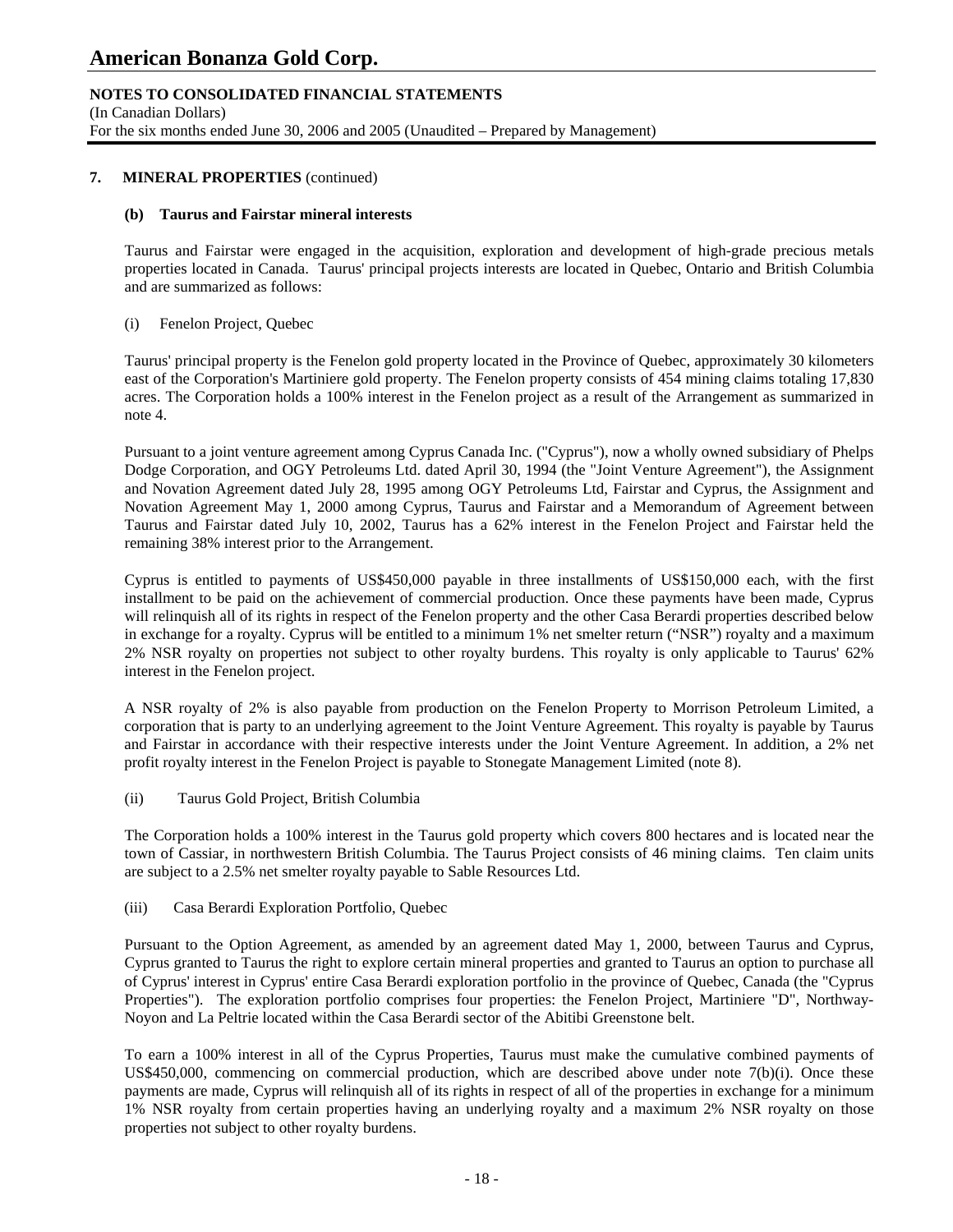# **NOTES TO CONSOLIDATED FINANCIAL STATEMENTS**

(In Canadian Dollars) For the six months ended June 30, 2006 and 2005 (Unaudited – Prepared by Management)

## **7. MINERAL PROPERTIES** (continued)

The Martiniere Property is located 600 kilometers northwest of Montreal and consists of 226 unpatented crown mining claims covering approximately 3,000 hectares, which are subject to a 2% Net Smelter Return royalty. Bonanza's Fenelon Gold Project is 30 kilometers to the east.

The Northway Project is located in Quebec, 25 kilometers south of Matagami and 530 kilometers northwest of Montreal. The property covers the eastern extension of Agnico Eagle's Vezza gold deposit and it is on the Casa Berardi Break or deformation zone, which also hosts the Agnico Eagle, Vior, Golden Hope and Golden Knight gold mines. The property consists of two contiguous claim blocks: the 113-claim, 1,600 hectare block and the contiguous 114 claim, 2,000 hectare Noyon block. Taurus acquired the Cyprus Canada 75% interest in these properties in 2000. A 25% interest remains in the hands of Caspian Energy Inc. On the Northway block, there is a 2% Net Smelter Return royalty, which may be bought out entirely.

### (iv) Northshore Project, Ontario

The Northshore gold property is 100% owned by the Corporation and comprises 550 acres of patented mining claims, situated in Priske Township, Ontario. A NSR royalty ranging from 2% to a maximum of 5% is payable, increasing with gold production in excess of one million ounces. No expenditures, other than the payment of taxes, are required to maintain the property.

### **(c) Pamlico and Gold Bar**

 Through the acquisition in 2000 of Bonanza Gold Inc. and its wholly-owned subsidiary, Bonanza Explorations Inc., the Corporation purchased, or controlled by option, a number of exploration projects in the State of Nevada, United States. The primary projects did consist of the Pamlico and Gold Bar.

 The Pamlico property is located in Mineral County, 15 kilometers from Hawthorne, Nevada. The Pamlico property was subject to a cash payment of US\$25,000 due November 2001 which was deferred and paid in 2002. In 2002, a further cash payment of US\$150,000 was made. On November 13, 2003 the Corporation made a cash payment of US\$150,000 and deferred the final remaining cash payment of US\$525,000 until November 2004. On November 10, 2004, the Corporation made a cash payment of US\$100,000 and deferred the final remaining cash payment of US\$425,000 to November 2005. In November 2005, the Corporation did not make the final property payment and returned the Pamlico project to the property vendor and recognized a write-down of deferred mineral property expenditures of \$1,742,720.

 The Gold Bar property is located in Eureka County, 50 kilometers northwest of Eureka, Nevada. Gold Bar is subject to a 2 percent net smelter royalty capped at US\$1,000,000 on future production. All required payments were made with respect to the Gold Bar project during 2006 and the claims held are in good standing until August 2007.

On September 27, 2002 the Corporation entered into an Option Agreement with Northern Canadian Minerals Inc. ("Northern Canadian"). Under the terms of the Option Agreement, Northern Canadian was granted an option to earn a 50 percent interest in both the Pamlico and Gold Bar properties by way of providing cash and securities with a value of \$131,500 and funding exploration expenditures over a three year period totaling \$3,600,000. On September 9, 2003 Northern Canadian elected not to proceed with Year 2 and 3 of this option agreement and retained a 5 percent interest in both the Pamlico and Gold Bar properties subject to standard dilution provisions.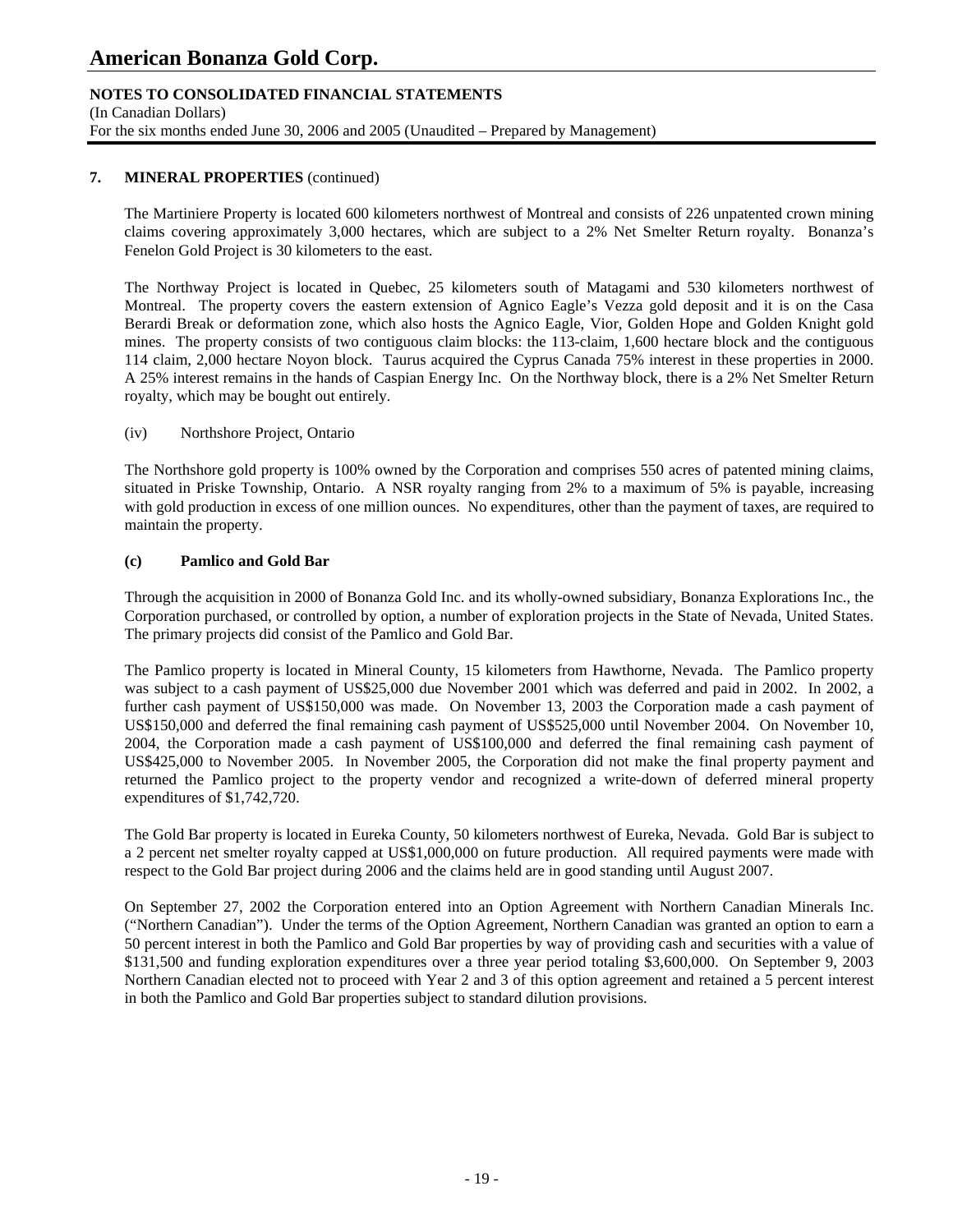# **NOTES TO CONSOLIDATED FINANCIAL STATEMENTS**

(In Canadian Dollars) For the six months ended June 30, 2006 and 2005 (Unaudited – Prepared by Management)

## **7. MINERAL PROPERTIES** (continued)

#### **(d) Other**

 The Oatman property is located in Mohave County in Northwest Arizona and covers 600 hectares acquired through the staking of 67 unpatented mining claims in November, 2003.

The Belmont property is located in the Belmont Mining District of Nevada in Nye County, about 40 miles north of Tonopah, in the Walker Lane Mineral Belt. The Corporation acquired the property covering 200 hectares through the staking of 23 unpatented mining claims in February 2004.

The Hassayampa property is located in Yavapai County, central Arizona. The Corporation acquired the property covering 600 hectares through the staking of 73 unpatented mining claims in February, 2004. The Hassayampa project lies within the Black Rock Mining District.

The Vulture Property is located in Maricopa County, central Arizona. The Corporation acquired the property covering 500 hectares through the staking of 61 claims in July, 2004.

# **8. LONG-TERM DEBT**

 In connection with the Arrangement, as summarized in note 4, the Corporation, through Taurus, assumed a loan facility with Stonegate Management Limited ("Stonegate"). In August 2000, Taurus had entered into a loan agreement with Stonegate, a private corporation, for US\$1,000,000 ("principal") which was to be used for purposes of funding development work at the Fenelon Gold Project. During 2003, the amended terms of the loan agreement provided for repayment of the principal, together with interest at a rate of 15% per annum by December 1, 2005. In addition, Stonegate was granted a net profits royalty of 6% on Taurus's share (62%) of the profits from the Fenelon Project and 600,000 common share purchase warrants to purchase common shares of the Corporation at \$1.50 per common share (adjusted pursuant to the Arrangement) which were to expire on December 1, 2005.

On June 1, 2005 the Corporation and Stonegate revised the terms of the loan agreement whereby the net profits interest was amended to 2% on the entire Fenelon project rather than 6% of 62% of the project, and the Corporation agreed to repay \$US400,000 of principal, pay accrued interest to May 31, 2005 of US\$231,813 and extend the expiry date of the common share purchase warrants to December 1, 2007. The Corporation repaid US\$400,000 of principal and accrued interest to May 31, 2005 totaling US\$231,813 through the issuance of 1,224,551 Common Shares of the Corporation. On August 12, 2005, the Corporation completely repaid the remaining balance of the Stonegate loan totaling US\$600,000 of principal and accrued interest of US\$17,942.

A gain on debt settlement in the amount of \$355,120 has been recognized based on the difference in the fair market value of the Company's shares at the time of settlement (\$0.36 per shares) and the implied price in the debt settlement agreement (\$0.65 per share). This gain has been offset by the cost of the extension of the warrants of \$48,728 valued under the fair value method.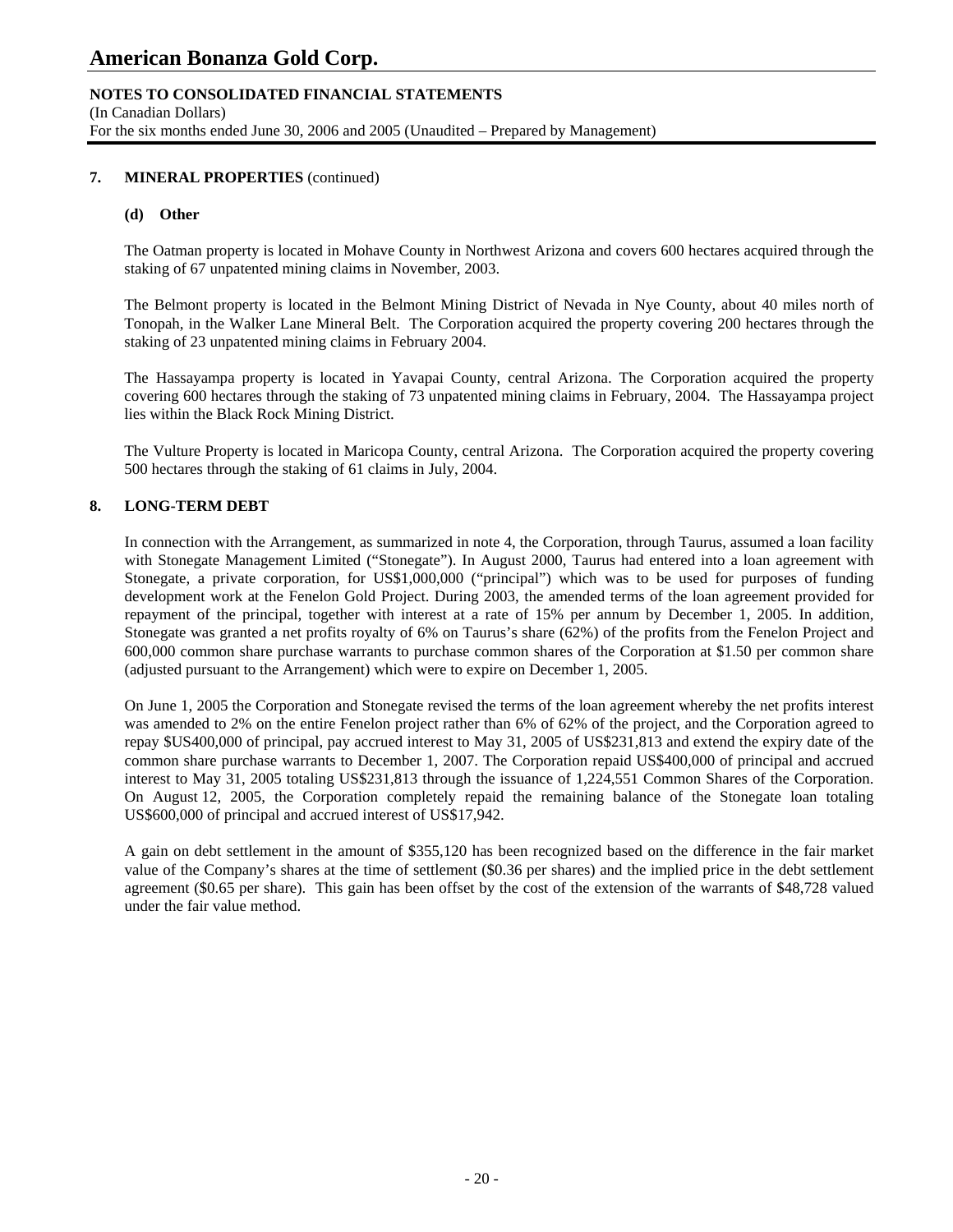# **NOTES TO CONSOLIDATED FINANCIAL STATEMENTS**

(In Canadian Dollars)

For the six months ended June 30, 2006 and 2005 (Unaudited – Prepared by Management)

## **9. SHARE CAPITAL**

#### **Authorized**

The Corporation is authorized to issue an unlimited number of common shares and an unlimited number of Class A Preferred Shares without par value. No Class A Preferred Shares have been issued. Details of issued common shares of Bonanza prior to completion of the Arrangement have been retroactively restated to reflect the exchange ratios discussed in note 4 and of the Corporation subsequent to the Arrangement are as follows:

|                                                                       | Number of     |              |  |
|-----------------------------------------------------------------------|---------------|--------------|--|
| <b>Issued</b>                                                         | Common        |              |  |
|                                                                       | <b>Shares</b> | Amount       |  |
|                                                                       |               | S            |  |
| <b>Balance, December 31, 2004</b>                                     | 47,071,088    | 42,501,881   |  |
| <b>Shares issued for:</b>                                             |               |              |  |
| Shares issued on acquisition of Taurus (note 4)                       | 20,759,837    | 17,438,264   |  |
| Shares issued on acquisition of Fairstar's mineral interests (note 4) | 6,500,000     | 5,460,000    |  |
| Shares issued on loan repayment (note 8)                              | 1,224,551     | 440,838      |  |
| Private placement                                                     | 9,762,000     | 4,392,900    |  |
| Share issue costs                                                     |               | (425, 114)   |  |
| Elimination of accumulated deficit                                    |               | (18,683,952) |  |
| <b>Balance, December 31, 2005</b>                                     | 85, 317, 476  | 51,124,817   |  |
| <b>Shares issued for:</b>                                             |               |              |  |
| Private placements                                                    | 15,300,000    | 8,440,000    |  |
| Warrant exercise                                                      | 11,500        | 6,440        |  |
| Share issue costs on flow-through renunciation (note 3)               |               | (1,356,600)  |  |
| Share issue costs                                                     |               | (672, 751)   |  |
| <b>Balance, June 30, 2006</b>                                         | 100,628,976   | 57,541,906   |  |

On August 5, 2005, the Corporation completed a private placement consisting of 8,174,000 common shares which were designated as flow-through shares at a price of \$0.45 per flow-through share totaling \$3,678,300 and 1,588,000 nonflow-through units at a price of \$0.45 per unit totaling \$714,600. Each unit consists of one common share of the Corporation and one half of one common share purchase warrant. Each whole warrant may be exercised to acquire a further common share at \$0.56 per share until February 5, 2008.

Desjardins Securities Inc. and Canaccord Capital Corporation (the "Agents") received a cash commission equal to 7 percent of the proceeds of the offering. The Agents also received warrants (the "Agent's Warrants") to acquire such number of common shares as is equal to 7 percent of the number of flow through shares totaling 572,180 warrants and 7 percent of the number of units sold totaling 166,740 warrants. Each Agent's Warrant is exercisable until August 5, 2007, at a price of \$0.45 per common share, as applicable.

On December 29, 2005 the Corporation entered into a non-brokered private placement with Northern Precious Metals 2005 Limited Partnership pursuant to which it agreed to issue 500,000 flow-through common shares at \$0.60 per share for total proceeds of \$300,000. The proceeds were fully collected in 2005.

During the first quarter of 2006, flow-through shares totalling \$3,978,300 were renounced and as a result the Corporation no longer has the ability to use these expenditures for tax purposes. The Corporation is required to record a tax liability of \$1,356,600 which is equal to the renunciation times the corporate tax rate when the expenditures are renounced.

On May 31, 2006 the Corporation completed a private placement of flow-through shares and units with Dundee Securities Corporation and Haywood Securities Inc. (the "Agents") in the amount of \$8,140,000. The private placement consisted of 7,400,000 flow-through shares at a price of \$0.55 per share, for gross proceeds of \$4,070,000, and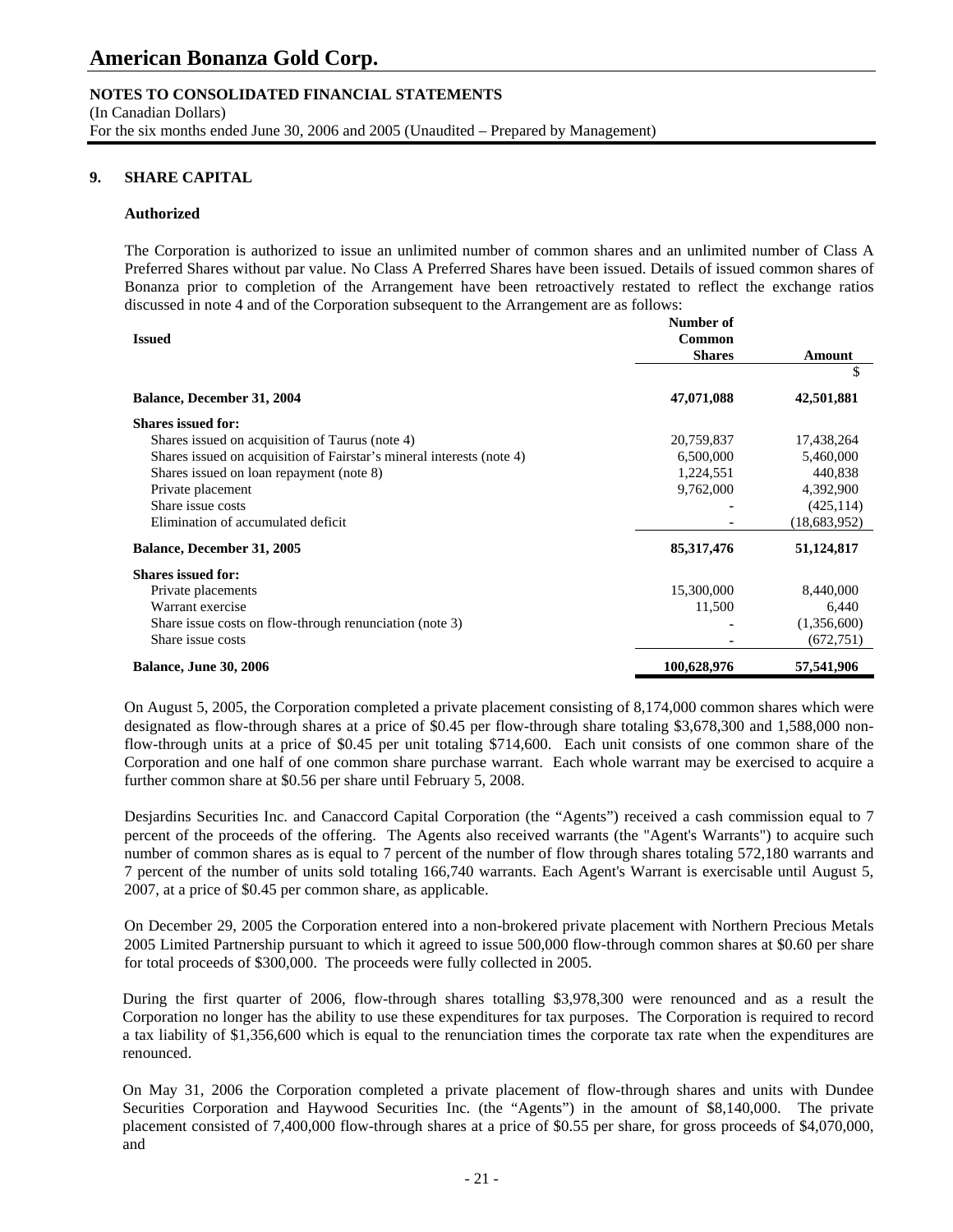# **NOTES TO CONSOLIDATED FINANCIAL STATEMENTS**

(In Canadian Dollars) For the six months ended June 30, 2006 and 2005 (Unaudited – Prepared by Management)

## 9. **SHARE CAPITAL** (continued)

7,400,000 units at a price of \$0.55 per unit, for gross proceeds of \$4,070,000. Each unit is comprised of one common share and one half of one transferable common share purchase warrant with each full warrant entitling the holder to acquire one common share at a price of \$0.65 for a period of 18 months after the closing date.

The Agents were paid a cash fee equal to 7.0% of the total gross proceeds raised in the private placement. In addition, the Agents received compensation warrants exercisable for non-flow-through common shares of the Corporation equal in number to 7.0% of the number of flow-through shares and units sold under the private placement. The compensation warrants will be exercisable at a price of \$0.65 per compensation share for a period of 18 months after the closing date.

### **Deficit Elimination**

Pursuant to a shareholder resolution completed concurrently with the Arrangement (note 4) the Corporation reduced its common share capital account to the extent necessary to eliminate the accumulated deficit at the closing of the Arrangement.

### **Options**

 The Corporation grants incentive stock options as permitted pursuant to the Corporation's Stock Option Plan (the "Plan") as approved by the shareholders. The Plan has been structured to comply with the rules of the Toronto Stock Exchange ("TSX"). The aggregate number of common shares which may be subject to option at any one time may not exceed 10% of the issued common shares of the Corporation as of that date – including options granted prior to the adoption of the Plan. All options granted may not be granted for a term exceeding 5 years, and the term will be reduced to one year following the date of death. If the Optionee ceases to be qualified to receive options from the Corporation those options shall immediately terminate. All options vest when granted unless otherwise specified by the Board of Directors.

 As at June 30, 2006, the Corporation has stock options outstanding to acquire an aggregate of 9,255,000 common shares to directors, officers, employees and consultants exercisable at between \$0.40 and \$1.68 per share exercisable at varying times up until June 24, 2012. The below information has been restated to reflect the exchange ratios discussed in note 4:

|                                        | Number of      | Weighted average |
|----------------------------------------|----------------|------------------|
|                                        | <b>Options</b> | exercise price   |
| <b>Balance, December 31, 2003</b>      | 3,790,000      | \$1.12           |
| Granted                                | 387,500        | \$1.20           |
| Cancelled                              | (50,000)       | \$1.20           |
| <b>Balance, December 31, 2004</b>      | 4,127,500      | \$1.12           |
| Options issued on acquisition (note 4) | 820,000        | \$1.22           |
| Expired                                | (430,000)      | \$0.60           |
| Cancelled                              | (482,500)      | \$1.35           |
| Granted                                | 2.965,000      | \$0.43           |
| <b>Balance, December 31, 2005</b>      | 7,000,000      | \$0.86           |
| Cancelled                              | (300,000)      | \$1.05           |
| Granted                                | 1,200,000      | \$0.55           |
| Granted                                | 200,000        | \$0.60           |
| Granted                                | 1,155,000      | \$0.71           |
| <b>Balance, June 30, 2006</b>          | 9,255,000      | \$0.78           |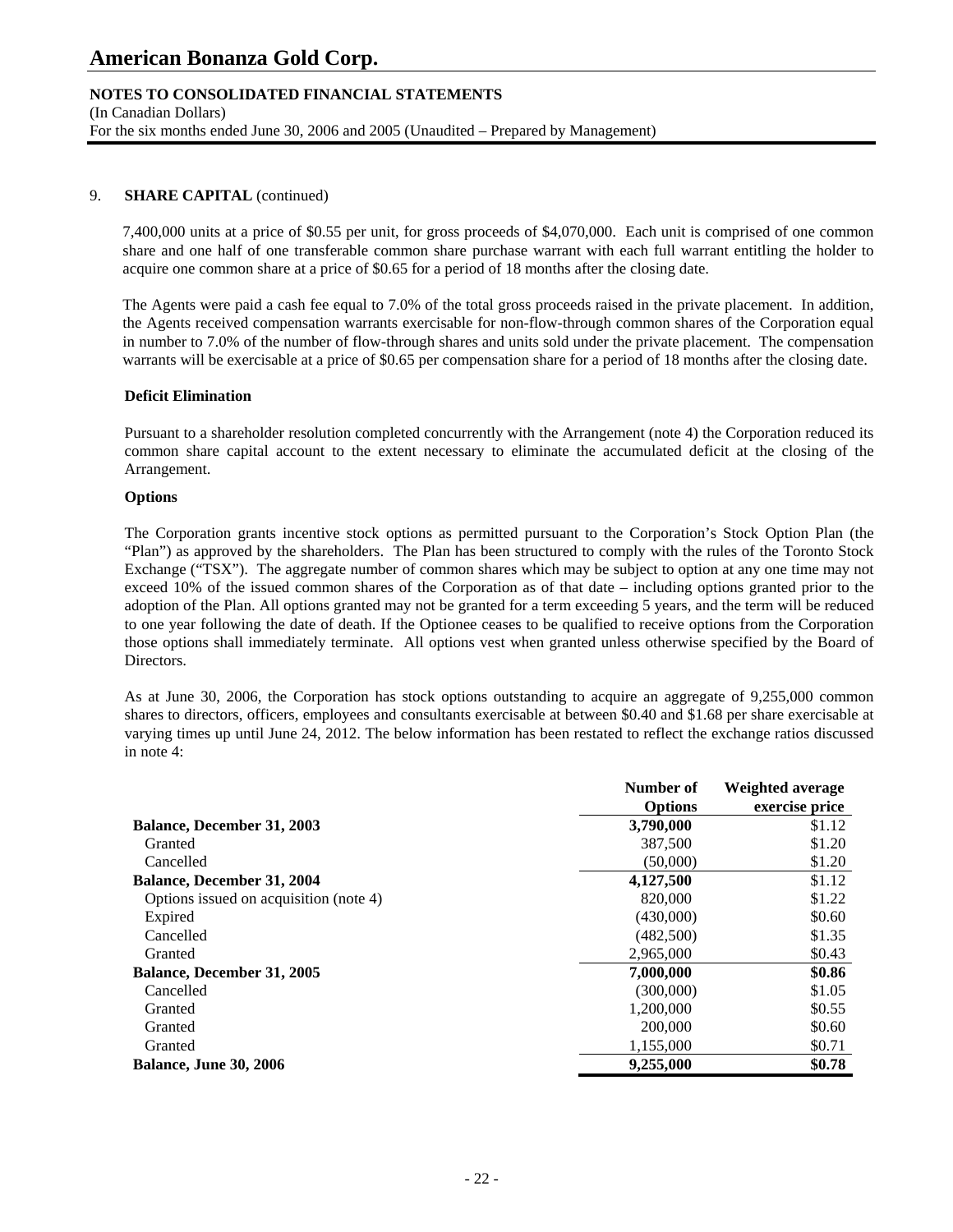# **NOTES TO CONSOLIDATED FINANCIAL STATEMENTS**

(In Canadian Dollars)

For the six months ended June 30, 2006 and 2005 (Unaudited – Prepared by Management)

## **9.** SHARE CAPITAL (continued)

The following table summarizes stock options outstanding and exercisable at June 30, 2006:

| Number of      |                       |                        |
|----------------|-----------------------|------------------------|
| <b>Options</b> | <b>Exercise Price</b> | <b>Expiry Date</b>     |
|                |                       |                        |
| 502,500        | \$0.40                | March 4, 2007          |
| 725,000        | \$0.68                | December 6, 2007       |
| 312,500        | \$1.24                | February 24, 2008      |
| 40,000         | \$1.10                | April 8, 2008          |
| 62,500         | \$1.16                | May 9, 2008            |
| 1,437,500      | \$1.68                | October 27, 2008       |
| 170,000        | \$1.50                | <b>January 8, 2009</b> |
| 275,000        | \$1.20                | May 17, 2009           |
| 90,000         | \$1.15                | October 25, 2009       |
| 2,440,000      | \$0.43                | May 10, 2010           |
| 525,000        | \$0.45                | July 14, 2010          |
| 50,000         | \$0.50                | September 11, 2010     |
| 50,000         | \$0.50                | September 26, 2010     |
| 20,000         | \$0.60                | June 24, 2012          |
| 200,000        | \$0.60                | February 14, 2008      |
| 1,155,000      | \$0.71                | January 31, 2011       |
| 1,200,000      | \$0.55                | June 20, 2011          |
|                |                       |                        |
| 9,255,000      |                       |                        |

 During the six months ended June 30, 2006, under the fair value based method, \$1,014,160 in compensation expense was recorded for options granted to employees and charged to operations. In the year ended December 31, 2005, \$733,248 (2004 – \$220,568) was recorded for options granted to consultants and charged to operations.

 The fair value of stock options used to calculate compensation expense has been estimated using the Black-Scholes option pricing model using the following weighted average assumptions:

|                          | <b>June 30,</b><br>2006 | December 31, |         |
|--------------------------|-------------------------|--------------|---------|
|                          |                         | 2005         | 2004    |
|                          |                         |              |         |
| Risk free interest rate  | 4.15%                   | 3.5%         | 2.5%    |
| Expected dividend yield  | $0\%$                   | 0%           | 0%      |
| Stock price volatility   | 88%                     | 104%         | 90%     |
| Expected life of options | 5 years                 | 5 years      | 3 years |

 The weighted average fair value of options granted during the six months ended June 30, 2006 was \$0.40 (2005 - \$0.43; 2004 - \$0.14).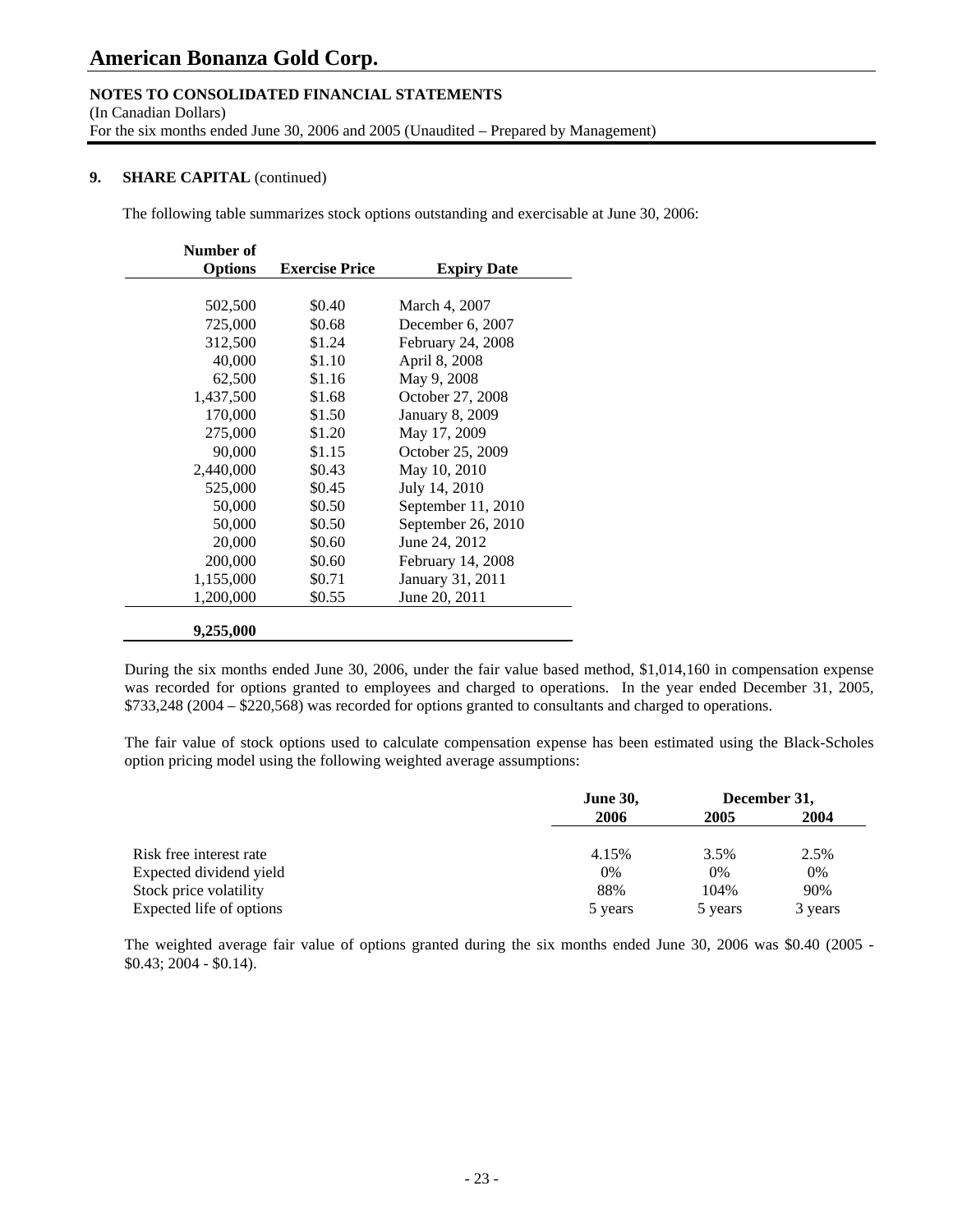# **NOTES TO CONSOLIDATED FINANCIAL STATEMENTS**

(In Canadian Dollars) For the six months ended June 30, 2006 and 2005 (Unaudited – Prepared by Management)

# **9.** SHARE CAPITAL (continued)

#### **Warrants**

 At June 30, 2006, the Corporation has granted common share purchase warrants ("warrants") to acquire an aggregate of 11,961,936 common shares outstanding. The below information has been restated to reflect the exchange ratio discussed in note 4:

|                                         |                 | Weighted              |
|-----------------------------------------|-----------------|-----------------------|
|                                         | Number of       | Average               |
|                                         | <b>Warrants</b> | <b>Exercise Price</b> |
|                                         |                 | \$                    |
| <b>Balance, December 31, 2002</b>       | 7,688,905       | 1.08                  |
| Warrants issued on financing            | 9,048,466       | 1.32                  |
| Exercised                               | (3,579,043)     | 0.84                  |
| <b>Balance, December 31, 2003</b>       | 13,158,328      | 1.08                  |
| Exercised                               | (5,218,904)     | 0.82                  |
| Expired                                 | (334,008)       | 0.68                  |
| <b>Balance, December 31, 2004</b>       | 7,605,416       | 1.24                  |
| Warrants issued on acquisition (note 4) | 4,116,335       | 1.52                  |
| Warrants issued on financing            | 1,532,920       | 0.51                  |
| Expired                                 | (5,578,885)     | 1.22                  |
| <b>Balance, December 31, 2005</b>       | 7,675,786       | 1.27                  |
| Exercised                               | (11,500)        | 0.56                  |
| Expired                                 | (438, 350)      | 2.00                  |
| Warrants issued on financing            | 4,736,000       | 0.65                  |
|                                         | 11,961,936      | 0.96                  |

The following table summarizes warrants outstanding and exercisable at June 30, 2006:

| Number of<br>warrants | <b>Exercise Price</b> | <b>Expiry Date</b> |
|-----------------------|-----------------------|--------------------|
|                       |                       |                    |
| 54,650                | \$2.00                | July 15, 2006      |
| 5,049,866             | \$1.40                | October 23, 2006   |
| 683,340               | \$0.45                | August 5, 2007     |
| 600,000               | \$1.50                | December 1, 2007   |
| 838,080               | \$0.56                | February 5, 2008   |
| 4,736,000             | \$0.65                | November 30,2007   |
| 11,961,936            |                       |                    |

Subsequent to June 30, 2006 warrants totalling 54,650 at an exercise price of \$2.00 expired.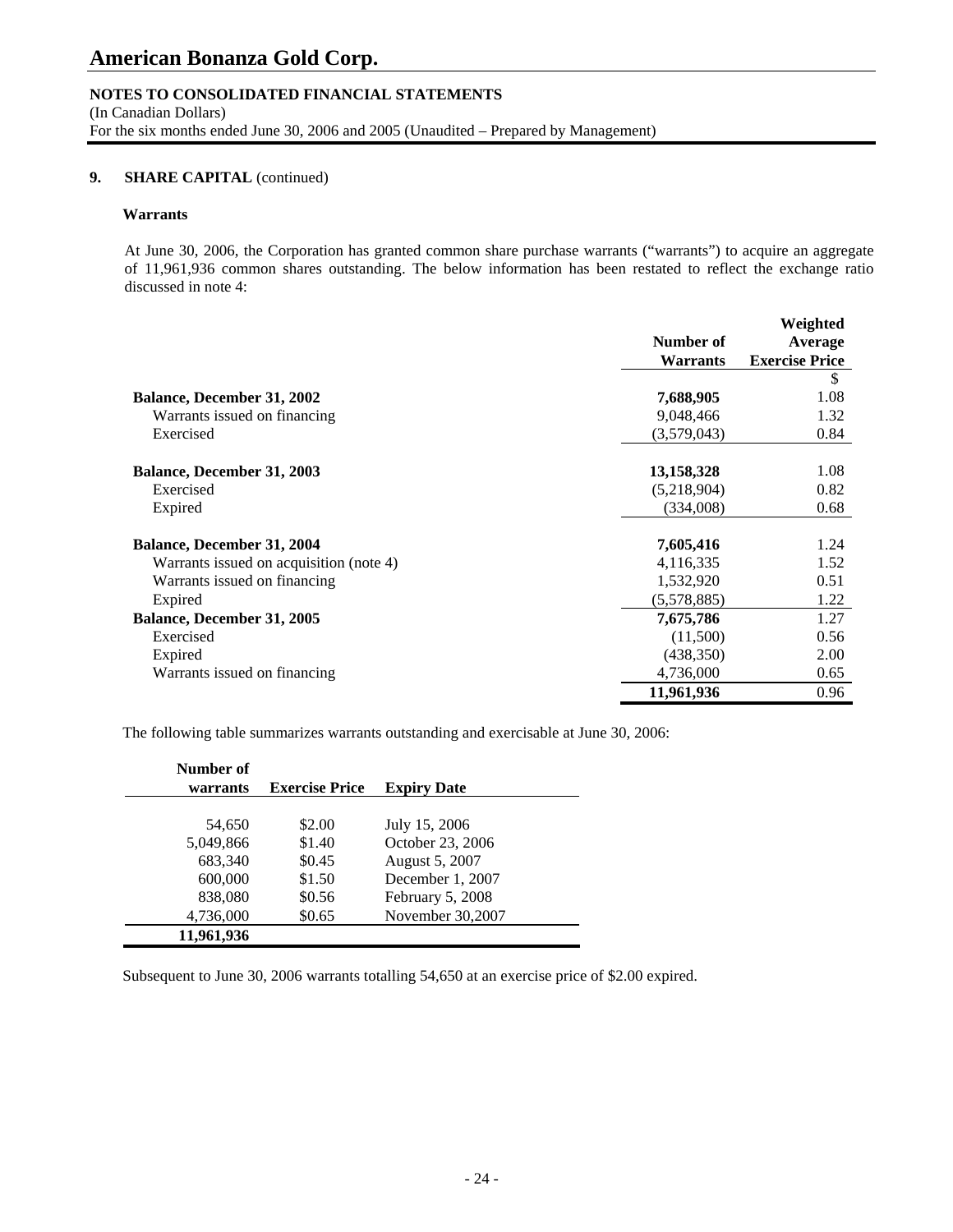# **NOTES TO CONSOLIDATED FINANCIAL STATEMENTS**

(In Canadian Dollars)

For the six months ended June 30, 2006 and 2005 (Unaudited – Prepared by Management)

## **9.** SHARE CAPITAL (continued)

# **Contributed Surplus**

The following summarizes contributed surplus as of June 30, 2006:

|                                                                 | 2006      |
|-----------------------------------------------------------------|-----------|
|                                                                 |           |
| <b>Balance, December 31, 2002 and 2003</b>                      | 232,542   |
| Adjustment to reflect change in accounting for stock options    | 2,874,967 |
| Stock-based compensation                                        | 220,568   |
| <b>Balance, December 31, 2004</b>                               | 3,328,077 |
| Option and warrant consideration on acquisition (note 4)        | 592,719   |
| Extension of warrant term on Stonegate loan settlement (note 8) | 48.728    |
| Stock-based compensation                                        | 733,248   |
| Balance, December 31, 2005                                      | 4,702,772 |
| Stock-based compensation                                        | 1,014,160 |
| <b>Balance, June 30, 2006</b>                                   | 5,716,932 |

# **10. GENERAL AND ADMINISTRATIVE EXPENSES**

|                                          | Six months ended June 30, |         |
|------------------------------------------|---------------------------|---------|
|                                          | 2006                      | 2005    |
|                                          | \$                        | \$      |
| Management fees, consulting and salaries | 190,089                   | 365,027 |
| Employee severance                       |                           | 82,500  |
| Office and administration                | 16,990                    | 19,689  |
| Legal and accounting                     | 18,373                    | 44,174  |
| Insurance                                | 50,680                    | 48,225  |
| Public company expenses                  | 234,351                   | 264,632 |
|                                          | 510,483                   | 824,247 |